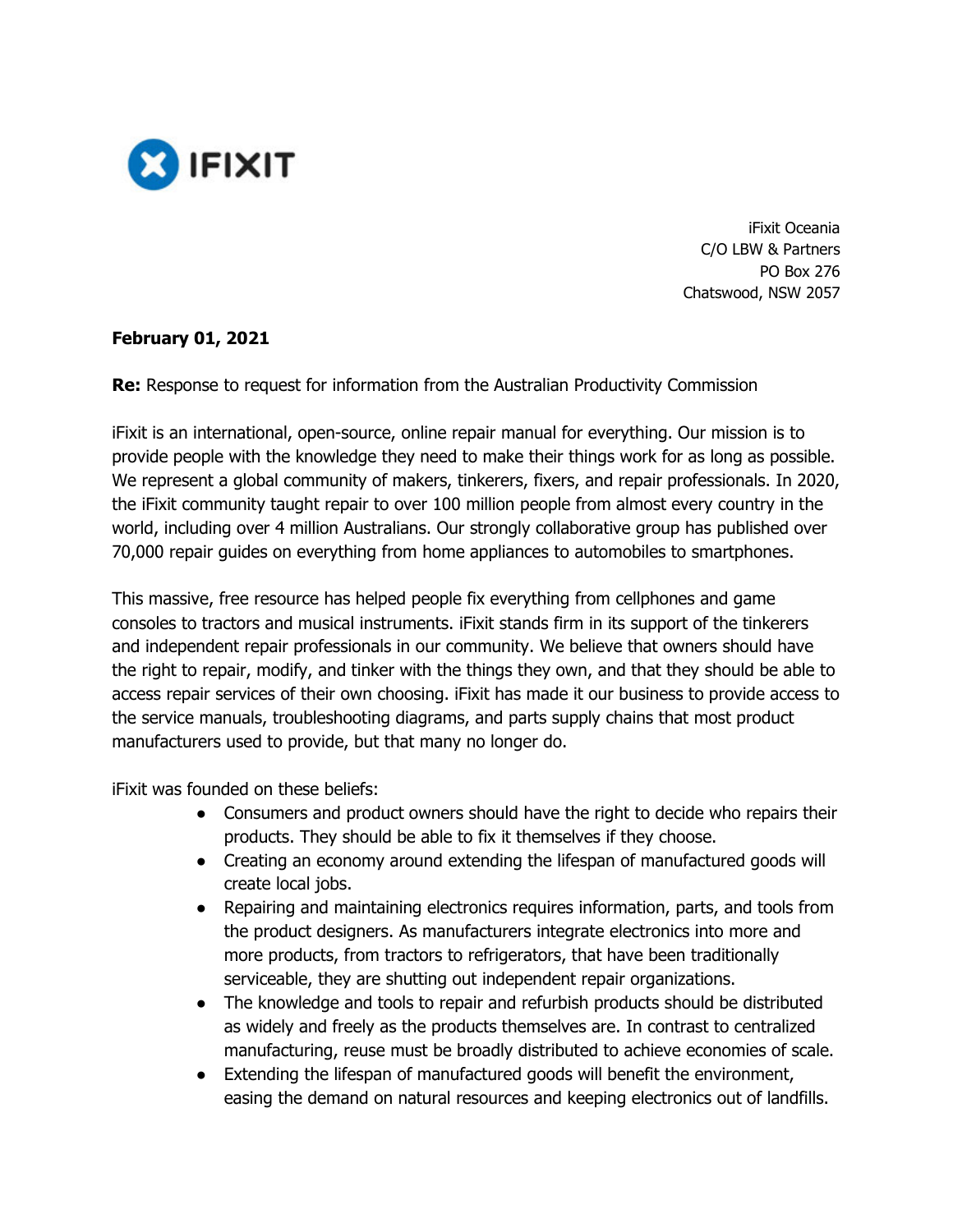The repair, refurbishing, and remanufacturing sectors are in their infancy, but are poorly understood. These sectors diversify the economy, adding jobs and businesses, while fostering entrepreneurship and innovation

For our members—and Australian consumers more generally—the problems of being unable to repair their own products are vast and will continue to grow. Without access to service diagnostics, products will simply stop working as cloud services change or shut down. Without access to repair parts, consumers will have to replace perfectly repairable products. And without service information, the vast diversity of products on the market will overwhelm repair shops and recyclers.

Independent repair businesses are struggling to survive, but at the same time owners of equipment with digital electronics are unable to keep their equipment operational. We need to make our products last longer. Electronics manufacturing strains the limits of our natural resources while usable products and device components are thrown into landfills instead of salvaged, fixed, and reused. We need to support local repair businesses' ability to repair our products.

### **INFORMATION REQUEST 1**

### **What would a 'right to repair' entail in an Australian context? How should it be defined?**

A meaningful 'right to repair' should remove barriers to repair for both consumers and independent repair providers. This can be achieved by imposing the following 8 requirements on manufacturers:

### **1. Require manufacturers to make service manuals public.**

To keep electronic devices working for as long as possible, recyclers, professional technicians, and home repair experts need information about how to safely and successfully disassemble their electronics. Publishing comprehensive service documentation will extend electronics' usable life better than any other single action.

These manuals should include exploded diagrams of parts, compatibility charts, wiring diagrams, step-by-step disassembly instructions with required tools, product specifications, maintenance procedures, and troubleshooting information. When good repair documents are freely and easily available, people will fix their old devices instead of buying new.

Fortunately, almost all manufacturers already have this information, and could enact real, immediate change by simply making it publicly available. Historically, manufacturers always provided this information to their customers. Recently, though, some companies have chosen to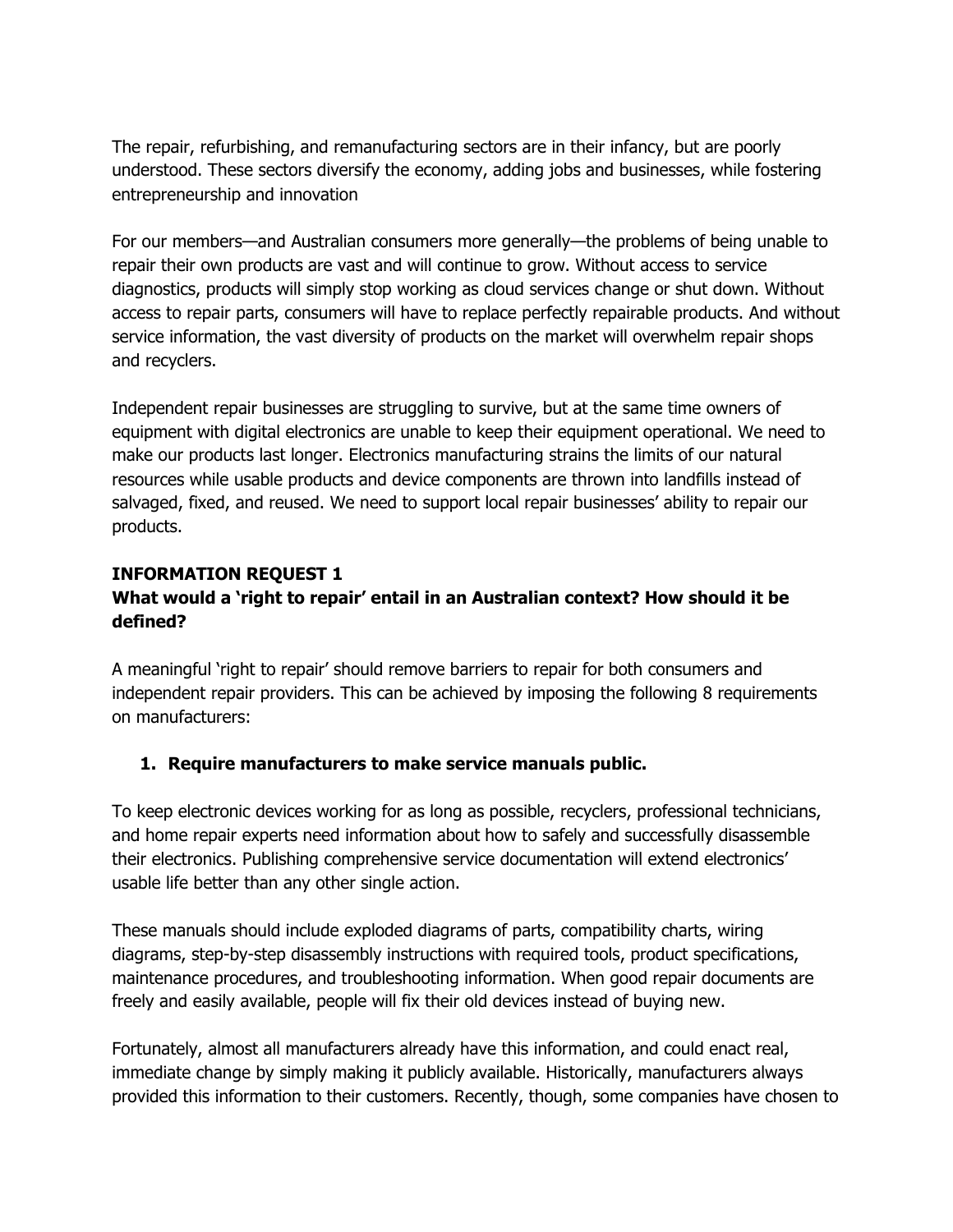treat service documentation as proprietary information and guard it from public view. Apple in particular is known for using copyright law and legal threats to prevent retransmission of their service manuals.

Of course, not all manuals are created equal. Some manufacturers have some service documentation available, but it is not as useful as it could be. Open and useful service manuals will have these characteristics:

- A. **User-friendly formatting.** Large images and diagrams make manuals easier to follow. Manuals should be available on the web and as downloadable PDFs for offline viewing.
- B. **Machine-friendly file format.** In addition to being user friendly, manuals need to be available in a format that is adaptable for future uses. Machine-readable formats like XML and oManual (IEEE 1874) make full use of the information available to new distribution channels. Examples include allowing developers to use it in a cell phone app or using it at a disassembly bench in a recycling facility.
- C. **Open-source licensing that allows redistribution and modification.** If licensed under a license like the Creative Commons (CC-BY), repair experts can improve repair documents in the future. Plus, an open license allows the documents to be distributed across jurisdictions. Dell, HP, and Lenovo already make their documentation public, which has helped create tens of thousands of repair jobs. But it would be more effective if technicians could modify and reproduce this documentation.

# **2. Require manufacturers to make circuit diagrams public.**

Repair isn't always a matter of simply swapping out trouble components. When complex components fail, they should be fixed instead of sent off for recycling. Board-level repairs require circuit schematics, which detail component layout and electronic wiring schematics. These documents make it possible for technicians to replace individual capacitors, for example, instead of scrapping an entire circuit board. Since circuit diagrams are largely standardized for international use, these diagrams are especially useful to aftermarket refurbishers overseas, where much of the component-level repair actually takes place.

These schematics are in high demand by technicians. iFixit received a US DMCA takedown notice from Apple on December 8, 2015, demanding the removal of a circuit schematic uploaded by a community member for a MacBook Pro logic board. YouTube personalities Louis Rossman and Jessa Jones post popular training videos for technicians using schematics that are not available through legal means.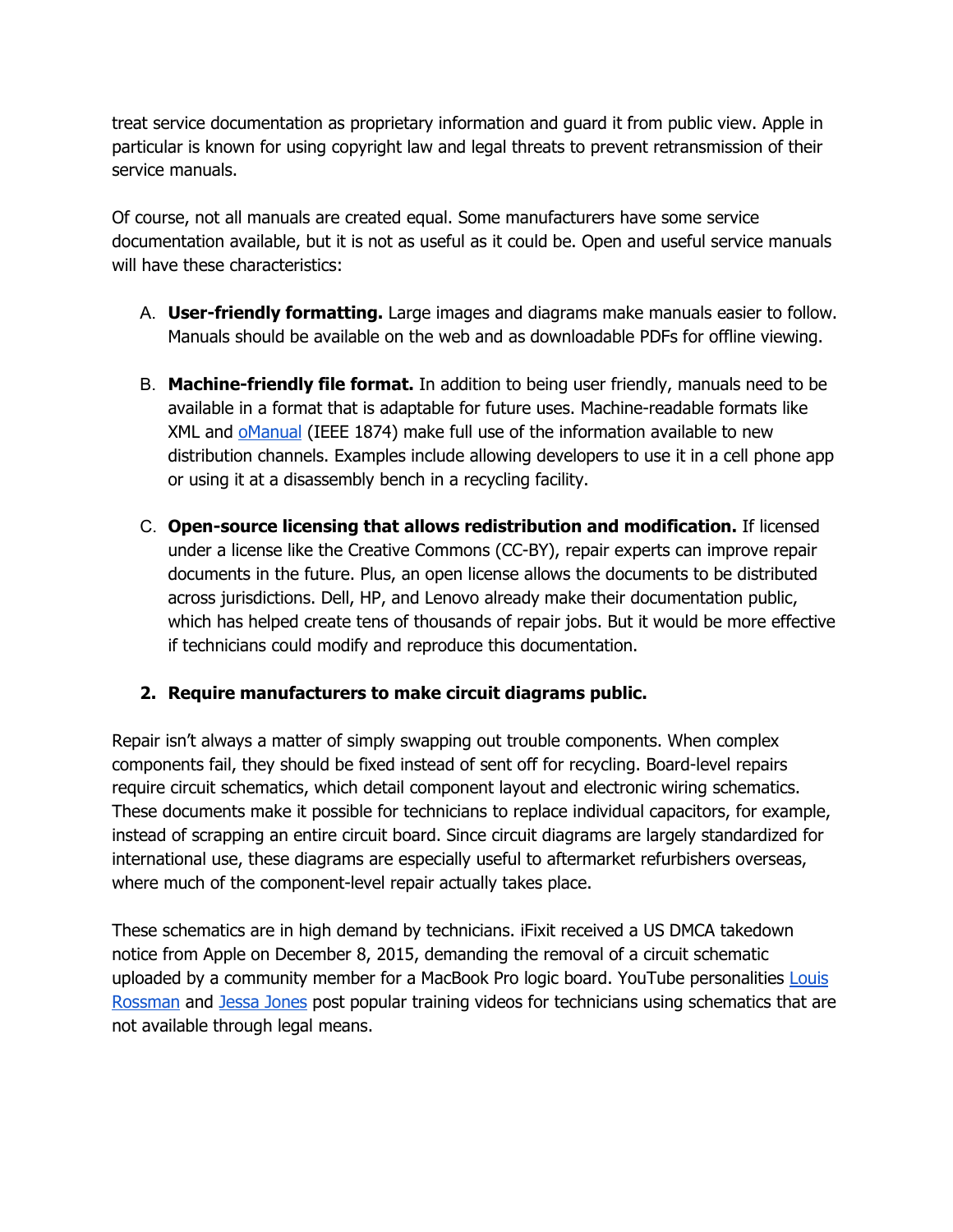The circuit diagram should include the approved vendor list, or AVL, and Bill of Materials (BOM) detailing the specific part number and manufacturer for each component so that repairers can know precisely which parts are needed.

The capacitor plague (widespread failure of faulty capacitors during 1999 to 2007) caused millions of electronics over the last twenty years to fail prematurely. The parts needed to fix the failing devices usually cost less than \$1, but knowing which parts to buy requires access to manufacturer information. Because this information is not available, relatively few of these machines have been repaired. Most were shredded.

Some particularly savvy repair technicians have reverse engineered the circuit and created informal diagrams, which vary widely in quality and availability. Authoritative circuit diagrams would make component repair more attainable for both professional technicians and do-ityourselfers.

# **3. Require manufacturers to make semiconductor documentation datasheets public.**

Microchips are the most toxic part of electronic devices. Massive amounts of high-purity water, electricity, and toxic chemicals such as arsenic are used in semiconductor fabrication. Despite the enormous environmental costs, microchips are everywhere—from children's toys to complex computers.

Running any functional chip through a shredder is a massive waste of resources. Even when a device is beyond repair, chips can be recovered and repurposed. Made widely available on the internet, semiconductor engineering documentation would allow technicians around the world to recover microchips and reuse them in other devices.

# **4. Require manufacturers to make service parts available to third parties.**

Many companies also stymie repair by choosing not to offer official replacement parts to individuals or independent repair technicians. "We're used to being able to buy replacement parts for our cars and appliances, but that's often not the case with your smartphone or laptop," iFixit Senior Technical Writer and Teardown Engineer Jeff Suovanen explains. And when manufacturers refuse to sell Original Equipment Manufacturer (OEM) parts, repair shops and users have to turn to third-party components instead, which can be problematic.

"It's very hard to find good parts when the market is flooded with low-quality imitations that don't perform well. In the case of batteries in particular, some of those third-party components can be dangerous—a cheap battery can destroy your device, or burn down your house." Without access to OEM parts, service technicians are reliant on grey market parts and parts scavenging, where they pull parts from non-functional devices.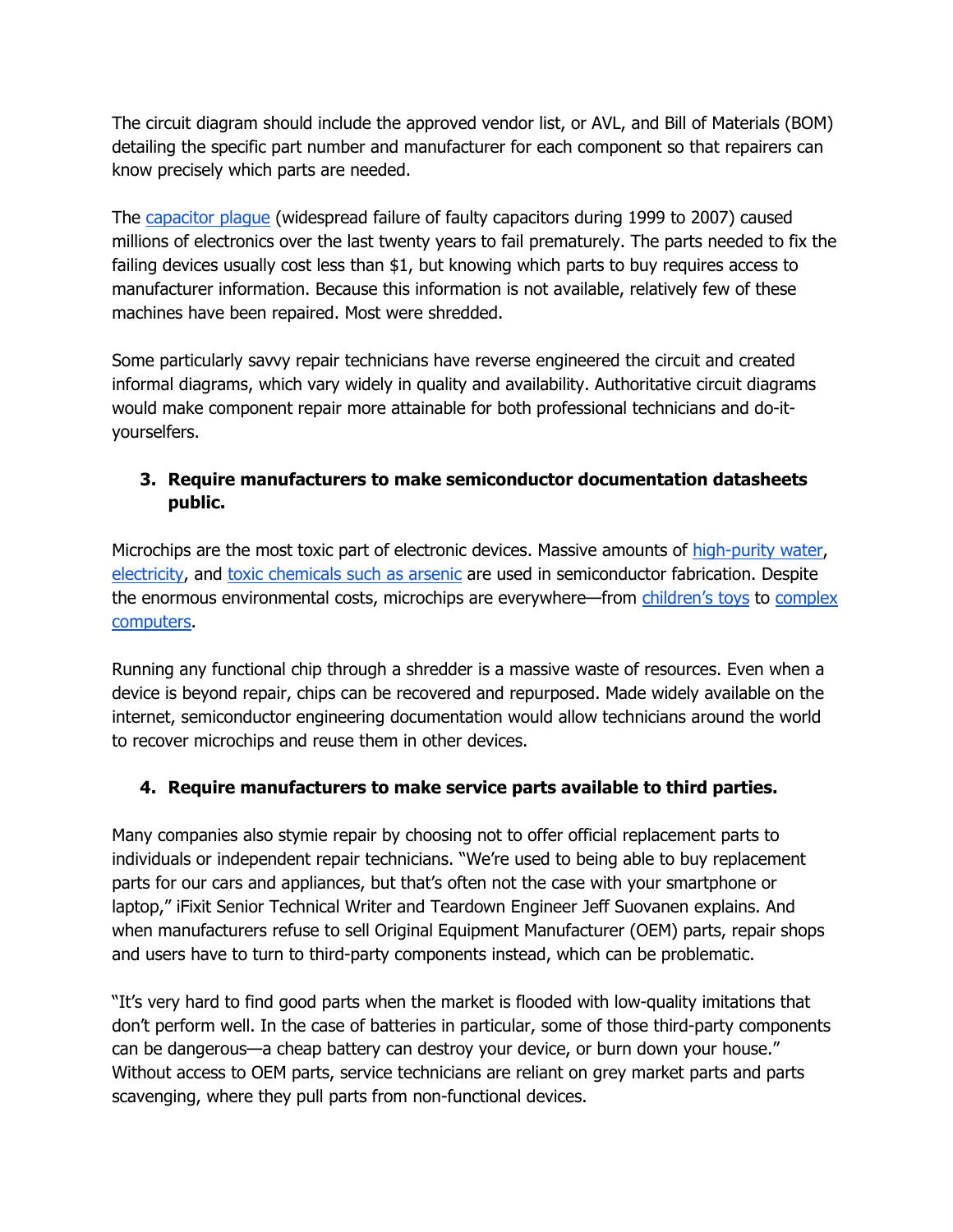At iFixit, we source the highest quality parts we can find and test them thoroughly before selling them in our store. But if you search for a replacement battery elsewhere, there's no guarantee of what you'll get. This whole process would be much easier and safer if people were able to buy official parts directly from the manufacturer.

# **5. Require manufacturers to make specialized tools available to third parties.**

# **a. Hardware tools.**

Everyone has a screwdriver at home, and some tech-savvy individuals may even have a set of torx bits in their toolbox. But manufacturers are increasingly using even harder-to-find screws that prevent you from getting inside the chassis.

"The easiest one to pick on is Apple, because they picked a screw design so obscure we'd never even heard of it," says Suovanen. "And we know it wasn't for engineering reasons, because the iPhone got along fine with ordinary Phillips screws—until all of a sudden the iPhone 4 switched to pentalobe screws. But only on the outside—none of the interior screws were changed. Since no one had a pentalobe driver, the clear intent was to tamper-proof your iPhone."

Apple isn't the only manufacturer to do this, of course—Nintendo was doing it all the way back in the 80s with a special security bit on NES cartridges and, later, on the Super Nintendo. These kinds of lock-out moves have only proliferated in recent years. These days, Nintendo uses rare tri-point screws on their hardware, Amazon uses tri-wing screws on the Fire TV, and Sony uses Torx security screws in the PlayStation 4.

"Torx security screws are some of the most frustrating ones, because a lot of people have torx drivers in their toolbox," says Suovanen. "But manufacturers take that extra little step and use a torx security bit—which again, adds nothing engineering-wise to the device. It's just an attempt to keep you out." Some manufacturers don't go quite this far, but will still hide screws under rubber pads or other panels.

If manufacturers design their products to use specialized hardware that requires the use of specialized tools that are not commonly available, then they should be required to make those tools available to consumers and independent repair technicians.

# **b. Software tools.**

In addition to specialized hardware, some manufacturers are implementing new restrictions that impede repair using even the manufacturer's parts without a specialized software tool.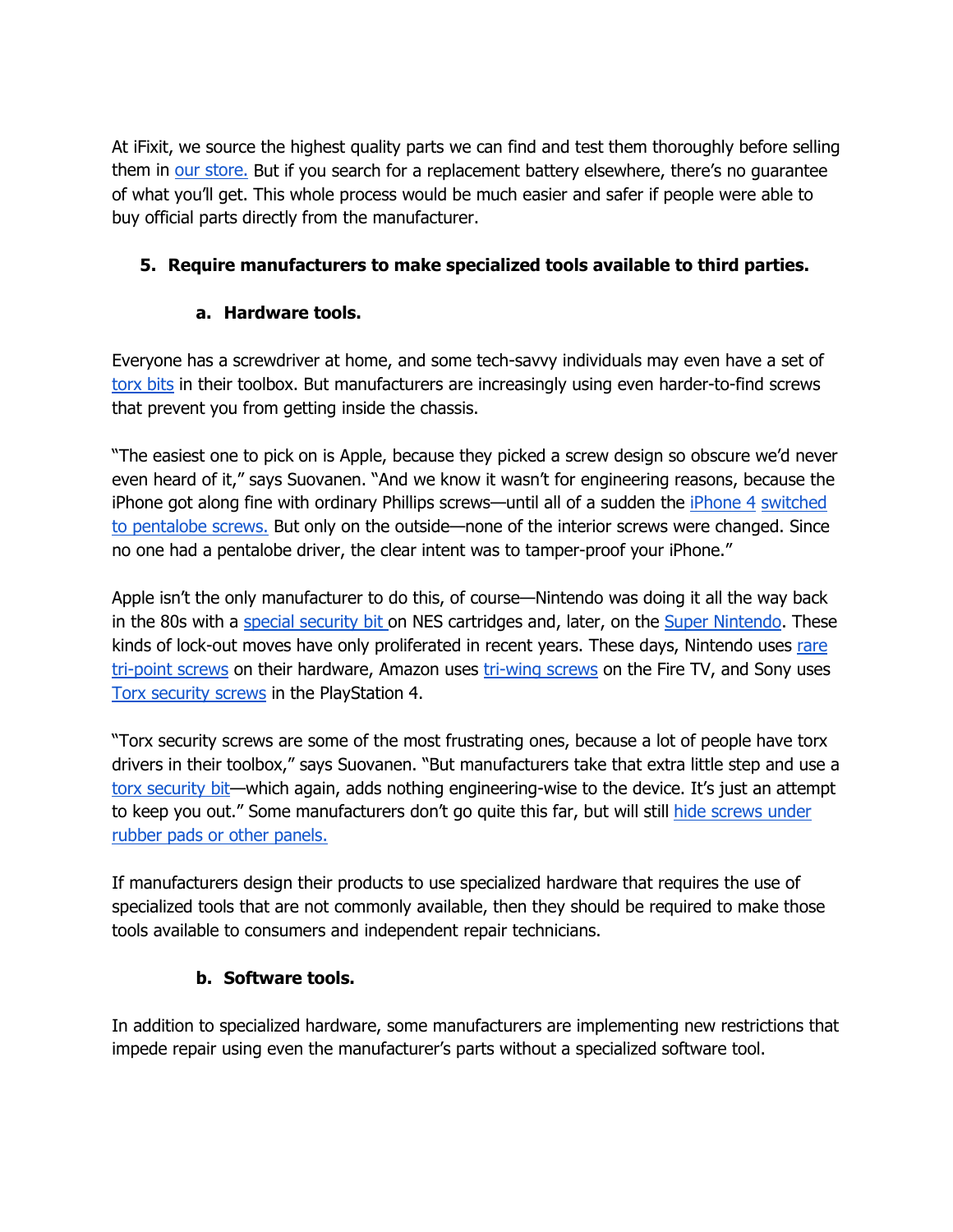For example, a common point of failure in the current generation of consoles is the optical drive. Replacing an optical drive is, by itself, relatively straightforward. However, over the past decade, console manufacturers have increasingly used technological protection measures, or TPMs, to "marry" motherboards to their original optical drives. Unlike replacing an optical drive, replacing an entire motherboard is expensive and complicated. Optical drives are commodity components that can be purchased from a variety of suppliers, while motherboards can only be produced by the console manufacturers. To replace the optical drive without also replacing the motherboard, a user must "divorce" the motherboard and optical drive by temporarily circumventing TPMs in both, then pair the motherboard to the replacement drive.

Touch ID on the iPhone is another example. We can get the replacement parts, but we can't 'pair' them to make them work. We have people in our forums wondering if they could jailbreak their phones to complete the repair. Apple's independent repair program provides access to this software, but before it will allow the repair, it checks with Apple's servers to make sure the technician is in good standing. The fear is that in the future, all parts will have software with cryptographic pairing, and require confirmation from the manufacturer to provision a new part. Then the company still has total control over who can pair—and therefore repair—it.

And, "if you replace the screen on your iPhone—even if it's with a brand new OEM screen off of another identical iPhone—certain features like TrueTone won't work correctly," says Suovanen. This compels users to go directly to the manufacturer for repairs, no matter what they cost.

When iFixit first tested Apple's new iPhone 12 in October 2020, our engineers discovered that, when the camera on a new iPhone 12 was replaced with an original camera from the same model phone, the camera wouldIt refuse to switch to the ultrawide camera, respond only to certain camera modes, and occasionally hang and become completely unresponsive. In Apple's internal training guides for the iPhone 12, authorized technicians are told that, starting with the 12, they will need to run Apple's proprietary, cloud-linked System Configuration app to fully repair cameras and screens.

We recently re-tested this, and found that camera swapping between iPhone 12 models now works. But in January 2021, Apple shipped an iOS update that adds a warning ("Important Camera Message") to consumers when the camera has been replaced, even when replaced with an original Apple camera. Given that there are few, if any, non-genuine iPhone cameras in the repair market, the iPhone warning, (and the Apple support page linked to in the warning) are actually about who replaced the camera in your iPhone. What triggers the warning is not a malfunction in the camera, but that the serial number in the camera doesn't match that of the original phone camera—and that the person repairing didn't have access to Apple's System Configuration app to reset that pairing. This type of warning is likely to have a chilling effect on consumers seeking independent repair, unless Apple provides access to their System Configuration tools to independent repair providers.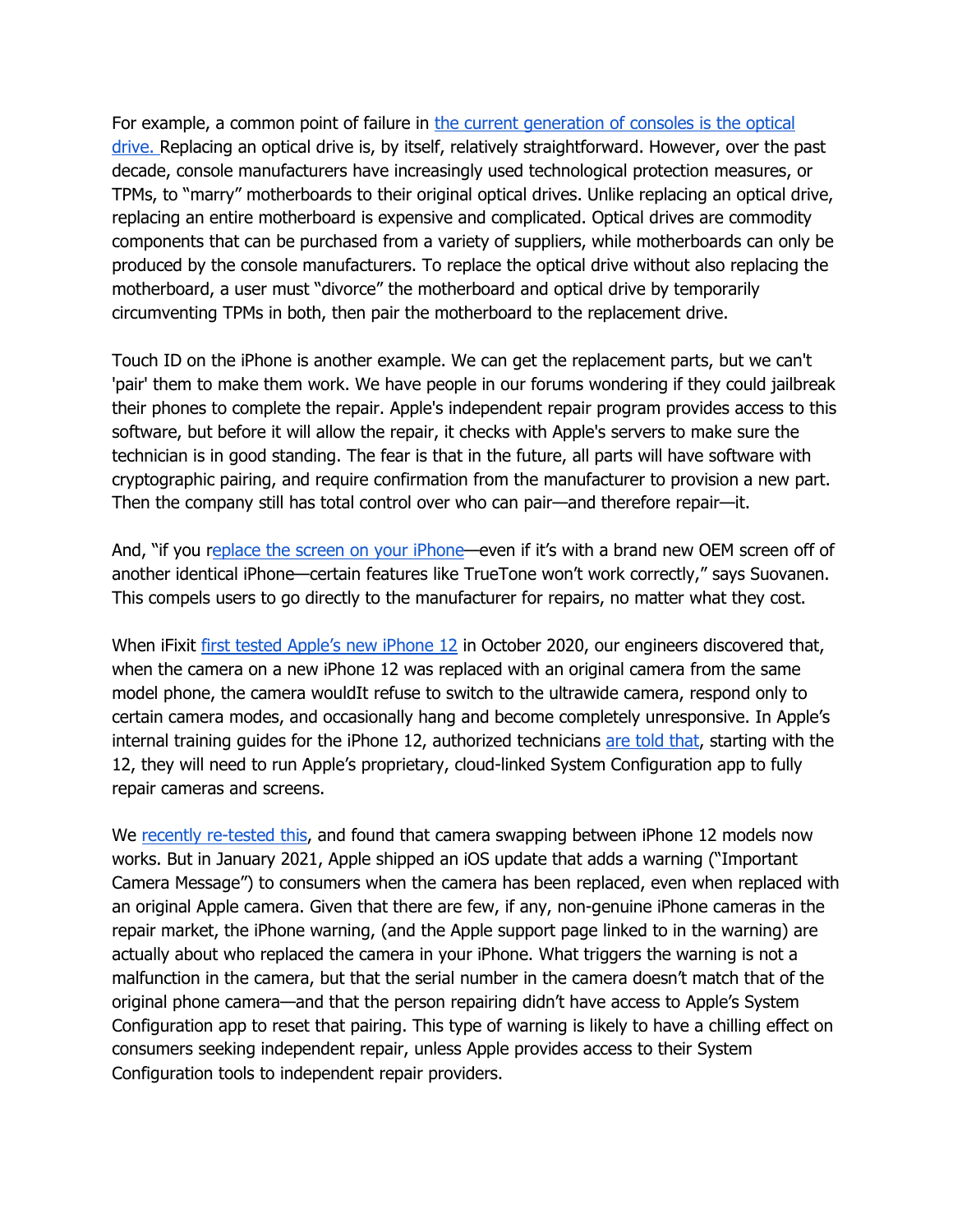

In addition, manufacturers should be required to provide access to their diagnostic tools to consumers and independent repair providers.

In 2016, Apple confirmed that a software update had been quietly killing phones repaired outside of their "authorized" service network. Initially, the software giant defended "Error 53" as a security measure—and put the blame on independent repair shops and shoddy parts. Consumers, DIY hobbyists, and repair pros called out Apple for misrepresenting the facts. Apple apologized, admitted that Error 53 was a software mistake, and issued a software patch that fixed phones "bricked" by the error.

But they continue to indicate that this software may be necessary for repairs going forward: "MacRumors obtained an internal document from Apple stating that Macs with the Apple T2 chip, including the iMac Pro and 2018 MacBook Pro, must pass Apple diagnostics for certain repairs to be completed."

Apple is not the only one limiting access to diagnostics. Farmers need access to John Deere's diagnostic software to debug their equipment. Deere doesn't make it available to anyone except their authorized technicians, driving farmers to extreme options. A Motherboard investigation found underground forums trafficking in pirated diagnostics:

"Once I was on it, I found dozens of threads from farmers desperate to fix and modify their own tractors. According to people on the forums and the farmers who use it, much of the software is cracked in Eastern European countries such as Poland and Ukraine and then sold back to farmers in the United States. ... "

"Farmers worry what will happen if John Deere is bought by another company, or what will happen if the company decides to stop servicing its tractors. And so they have taken matters into their own hands by taking control of the software themselves."

### **6. Require manufacturers to provide access to wireless telematics systems.**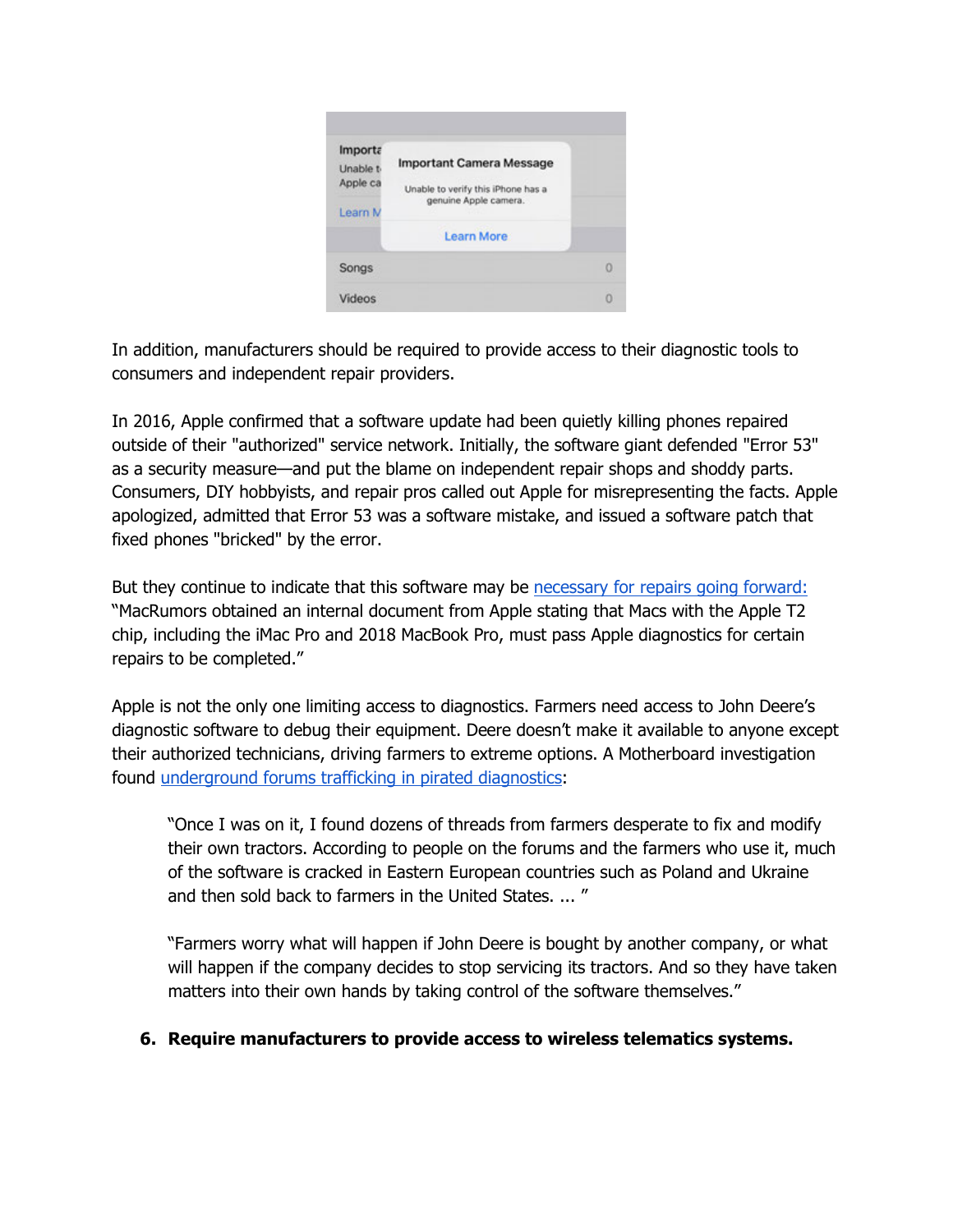Access to these telematics systems is a property rights issue. Who has the right to the data from our products? Should we be able to reprogram devices to talk to our own servers, rather than the manufacturer's?

Manufacturers are unfortunately using new technology to prevent users from accessing their data and repairing or modifying the devices they have bought, from tractors to printers to coffee makers. They are invoking vague 'intellectual property' concerns to justify and protect these anti-consumer behaviors.

With the advancement of vehicle telematics, safety, usage, location, system health, error codes and other data from a car are now tied to cloud services controlled by the manufacturer. Manufacturers can now shut off remote services at any point and render hardware inoperable, and modifications to software to restore functionality could violate legal restrictions on circumvention of technological protection measures.

The current state of affairs is biased against product owners, turning regular people — like students, researchers, and small repair business owners — into criminals. Fortune 500 telecom manufacturer Avaya, for example, is known for suing service companies, accusing them of violating copyright for simply logging in to their customer's phone systems. With modern telematic systems, automotive manufacturers could use the same techniques to prevent independent management and service of automobiles.

These concerns are outweighed by the urgent needs of citizens to maintain their equipment. Property owners should have control over how their property is repaired or modified.

Right to Repair will enable better security. Security professionals agree that if the security of a product relies on nobody knowing how it works, it is much less likely to be effective. Opponents of the Right to Repair appeal to "security through obscurity" as a justification to keep products closed, even though this approach has been discredited by the security community. Kerckhoffs's principle states that a cryptosystem should be secure "even if everything about the system, except the key, is public knowledge."

Independent repair shops and software developers can only innovate around open products. The process to create new repair services and apps is only possible if the design is open and supports new ideas, products, and markets. Unfortunately, the manufacturer's approach to telematics has been anything but transparent.

Our industry, and the members that we serve, need to be able to access telematics information. Product owners' data should be used to serve more than the narrow commercial interests of a few large corporations.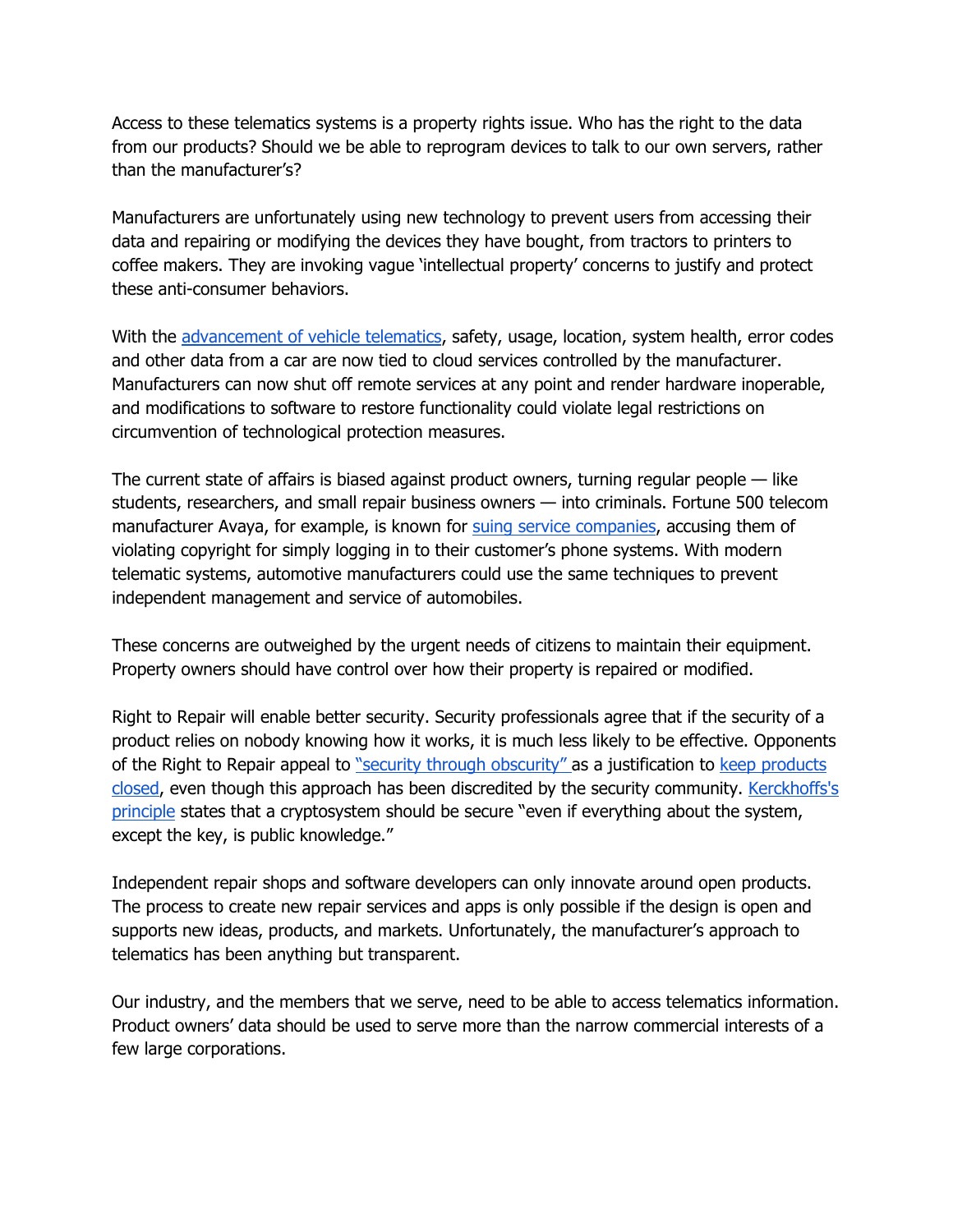Further, if this information was available, then governments, researchers, and software startups would be able to innovate with it. They could build proactive repair apps to help people maintain their equipment more effectively.

Imagine if consumers had the information that their vehicle emissions were spiking, and could proactively get it fixed rather than waiting for a smog check. Innovative companies could develop monitoring applications for fleets of equipment.

Open data breeds innovation. Guaranteeing access to telematics information will benefit local innovators, consumers, and the environment.

# **7. Require manufacturers to design repairable products.**

Many manufacturers frustrate repair by designing their products such that repair is difficult or impossible. Right to repair in Australia should require that manufacturers design products to be repairable, and should prohibit the following practices:

- a. **Glueing instead of using screws:** In the age of sleek, curved devices with no obvious seams, many manufacturers have turned to glue instead of screws to hold things together. "There are legitimate reasons to use glue—like waterproofing," says Suovanen. "But there is almost always a better way, like using screws and gaskets. Glue is very difficult to work with if you're trying to repair something. It's difficult to separate without breaking things, and it's a pain to replace." And when you use glue to hide those seams, it makes the device appear impossible to open, disincentivizing users to repair their device, instead of grabbing a Phillips head screwdriver and taking a look inside.
- b. **Soldering components together to make upgrades impossible:** Once upon a time, you could open up your laptop, pop in some new RAM or a bigger hard drive, and get an extra couple years out of your computer. But that's often not the case anymore. "We've grudgingly accepted that most mobile CPUs are soldered onto the motherboard these days, and frequently that's the only option the manufacturer has—that's how they come from Intel," says Suovanen. But RAM and storage are often soldered to the motherboard unnecessarily, eliminating the possibility of otherwise easy upgrades. "There's no reason why you can't have a very thin, very light device with modular RAM and a removable blade SSD. We know because we've seen it done in devices like the LG Gram and the HP EliteBook line (which is particularly repair-friendly)." When you see a label that says "no user serviceable parts inside," you know the manufacturer has soldered everything together and you have no chance of squeezing a few extra years out of the device when it slows down.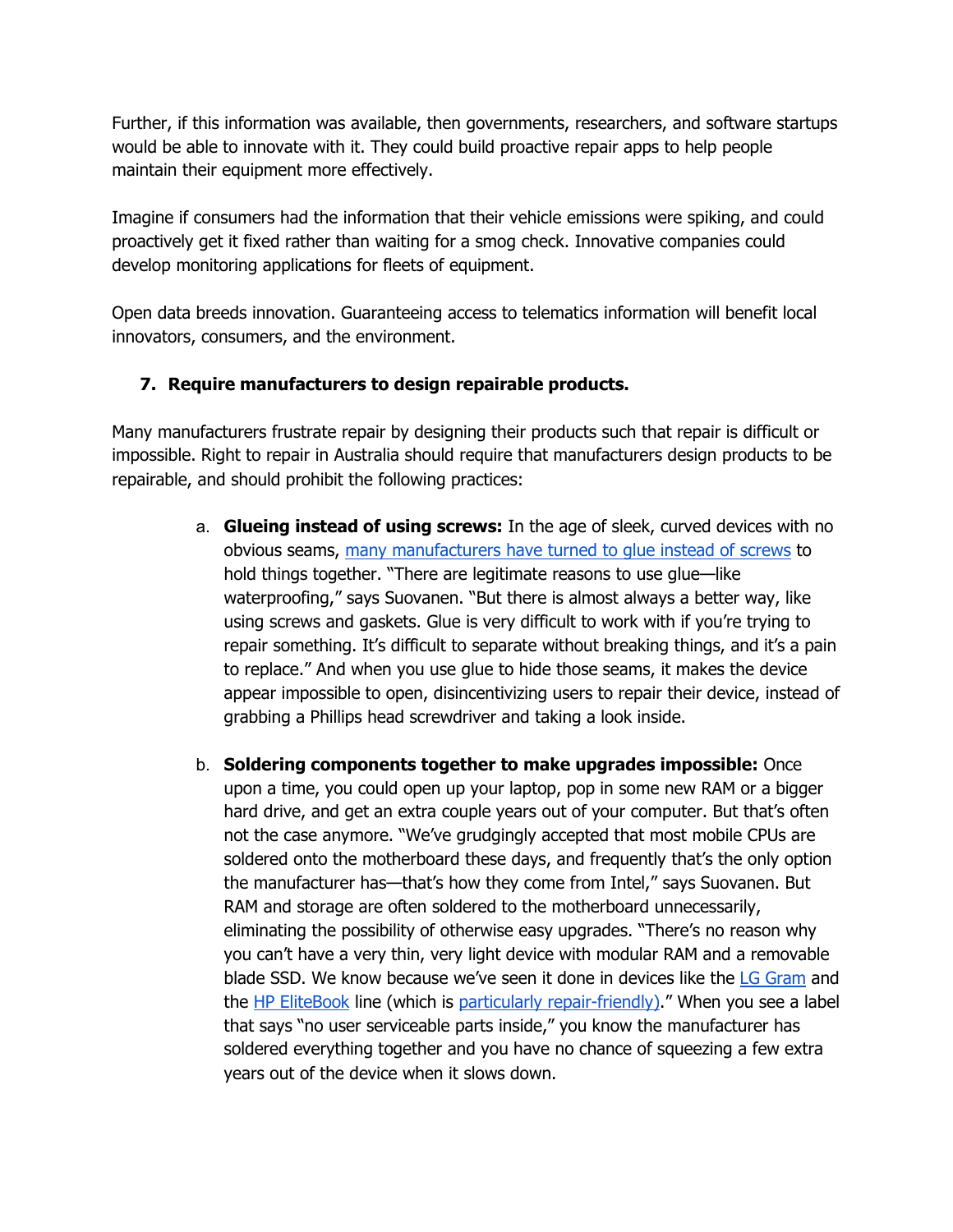c. **Making it impossible to disassemble a device without destroying It.** In the most egregious cases of planned obsolescence, manufacturers will make a device difficult or impossible to open—at least, without inflicting irreparable damage. "The Surface Laptop is one of the only devices that we've awarded a 0 out of 10 in repairability, because it was so obvious that it was designed never to be taken apart or serviced—even by professionals," says Suovanen. "In a nutshell, Microsoft ultrasonically welded the chassis together and then glued a fabric cover down over the top. There's no way to take that apart without destroying it. You could put it back together with a roll of duct tape, but that's about it." That means if your device breaks, you're completely out of luck—the manufacturer may give you a new device under warranty, but if your warranty has ended, you're basically stuck buying an entirely new laptop.

# **8. Require that manufacturers provide sufficient and accurate information on repairability to consumers.**

We've found that some manufacturers will falsely tell users that certain repairs can't be done, even when independent shops are perfectly capable of performing them. "People go to the Genius Bar with very common problems that our repair community knows how to fix, but Apple tells them it can't be done," says Suovanen. For example, Apple won't help you recover data on a water-damaged iPhone, and they won't refer you to third-party repair shops who can. In other cases, they may quote a repair price that's high enough that most customers will just throw up their hands and buy a new device.

Others use "Warranty Void If Removed" stickers on their devices. When you crack open the back panel on your device—or perhaps even before—you'll often find a sticker that claims your warranty will be void if you break the seal. In the United States, that practice is illegal under the Magnuson-Moss Warranty Act of 1975. A manufacturer can't deny a warranty repair purely because someone has used third party parts or services to repair a device. Similar protections exist under Australian law.<sup>[1](#page-9-0)</sup>

### **INFORMATION REQUEST 2**

# **a) What types of products and repair markets should the Commission focus on?**

Over the last two decades, we've gone from a world where software is rarely seen outside of a general-purpose computer, to a world where billions of microprocessors are embedded in virtually every type of device. As a result, software has become central to the repair of devices. Manufacturers are, unfortunately, taking this opportunity to prevent users from repairing or modifying the devices they have bought, from tractors to printers to coffee makers.

<span id="page-9-0"></span><sup>1</sup> ACCC, 'iPhone and iPad misrepresentations cost Apple Inc \$9 million in penalties', 19 June 2018, https://www.accc.gov.au/media-release/iphone-and-ipad-misrepresentations-cost-apple-inc-9-million-inpenalties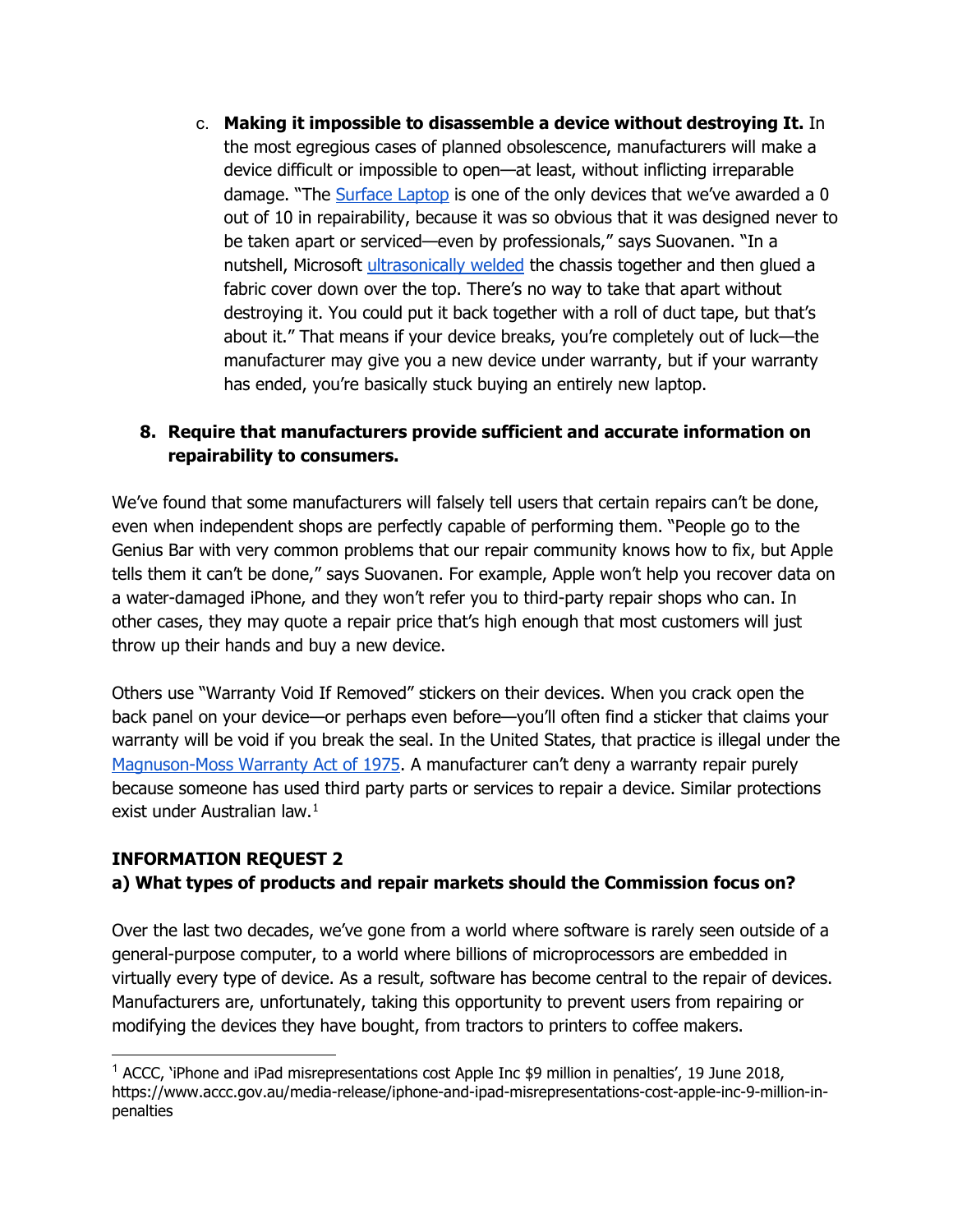On iFixit.com, device repair pages for mobile devices, including smartphones, tablets, and laptops, are the most popular with our Australian users. This information is available in detail in Appendix A. But, we would discourage the Commission from focusing on narrow categories of products and repair markets, as these problems persist in all categories of software enabled devices.

For example, the current pandemic has highlighted the need for the right to repair medical equipment. In July 2020, the United States Public Interest Research Group (USPIRG) published a study on how manufacturer-imposed restrictions on repair of medical equipment cause potentially calamitous delays in hospitals. USPIRG spoke with more than 200 biomedical technicians ("biomeds"), whose job it is to keep hospitals' equipment running, to understand how manufacturers restrict access to the parts, information, and tools needed to repair equipment on-site.

USPIRG found that while some manufacturers provide access to some or all of the necessary repair documentation for their devices, others require biomeds to purchase access keys or insist that the repairs be performed by their own technicians—who usually have to travel to the hospital. In the midst of the COVID-19 pandemic, travel was limited and these technicians were not allowed into the hospitals, meaning biomeds were the only ones who could fix life saving equipment.

At iFixit, we have worked with biomeds for years in our efforts to get Right to Repair legislation passed in the United States, and they have told us how they rely on forums and their own networks to find and share repair manuals. They told us how they spend innumerable hours scouring the internet, searching for crucial repair information they need to make a fix or perform preventative maintenance. And, they contributed thousands of these manuals to the online medical repair database that we launched in May—a crowdsourced project born from sheer necessity.

**b) Are there common characteristics that these products share (such as embedded technology and software or a high/low degree of product durability), and which characteristics would allow policy issues to be considered more broadly? c) If there are particular products that the Commission should focus on, what are the unique issues in those product repair markets that support such a focus?**

iFixit is the electronics industry leader in rating products for ease of disassembly and repair. Unlike the rest of the tech media, we don't judge products for their release-day usability or aesthetics—we focus on what will happen when the device (inevitably) fails. How timeconsuming is it to open? Can broken components be replaced individually, or will you have to swap out more expensive larger modules? Are the components that are most likely to fail easily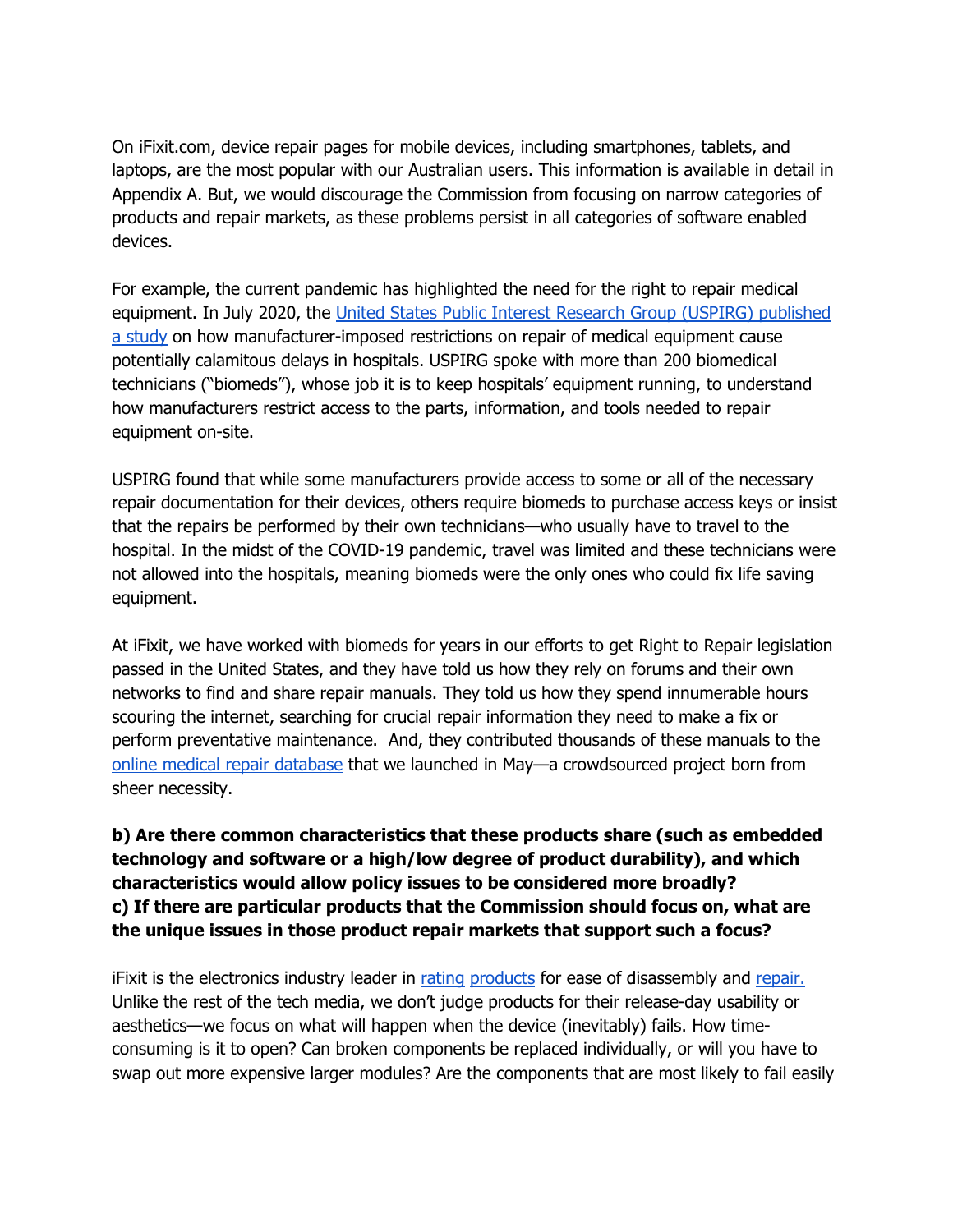accessible by consumers? Our score provides a consumer with an educated guess of repair difficulty before they buy the product, and gives us insight into general trends in those markets.

A device with a perfect score may be relatively inexpensive to repair because it is easy to disassemble and has spare parts and a service manual available. Points are docked based on the difficulty of opening the device, the types of fasteners found inside, and the complexity involved in replacing major components. Points are awarded for upgradability, use of nonproprietary tools for servicing, and component modularity.

While our analysis represents a solid cross-section of the market, it is by no means exhaustive. iFixit has repair manuals for many thousands of devices, but our engineers only have time to perform repairability analysis on a much smaller subset. OpenSignal estimates there are tens of thousands of different Android handsets, while our analysis only covers 92 smartphones. These models are chosen primarily for their relevance to the future market (e.g. the Samsung Galaxy Fold), the likelihood of high sales (e.g. the iPhone XR), or design notability (e.g. the Fairphone 2).

### **1. Trends in smartphone repairability**

iFixit started scoring cell phones in earnest in 2011, but this data includes the early iPhone products because of its significance to the industry. In the feature-phone and Blackberry heyday, cell phones were known for being highly repairable. Early Nokia phones have achieved an almost mythical reputation for their indestructibility. The iPhone changed the market dramatically.

Notable historical anomalies are the original iPhone, in which serviceability suffered because of the rush to market; the HTC One that became notorious for difficult serviceability; and the Fairphone 2 that was marketed primarily as a socially responsible phone with the aim of perfect serviceability (the phone ships with a service manual and the manufacturer sells service parts).

The iPhone is designed for serviceability by Apple at their retail stores. The physical design is optimized for relatively fast replacement of the two most common failure items, the screen and the battery, at Apple's retail locations. This somewhat repair-friendly design has helped catalyze the independent repair industry, despite a few bumps in the road (e.g. the Touch ID sensor on iPhones is not repairable by independents due to lack of diagnostic software).

The overall trend in the smartphone industry is toward integrated batteries that are glued down and difficult to remove safely, thin designs that require complete disassembly in order to replace the screen, and thin components that are very challenging to remove without damage during disassembly. The last flagship smartphone to include a user-replaceable battery was the LG G5 in 2016.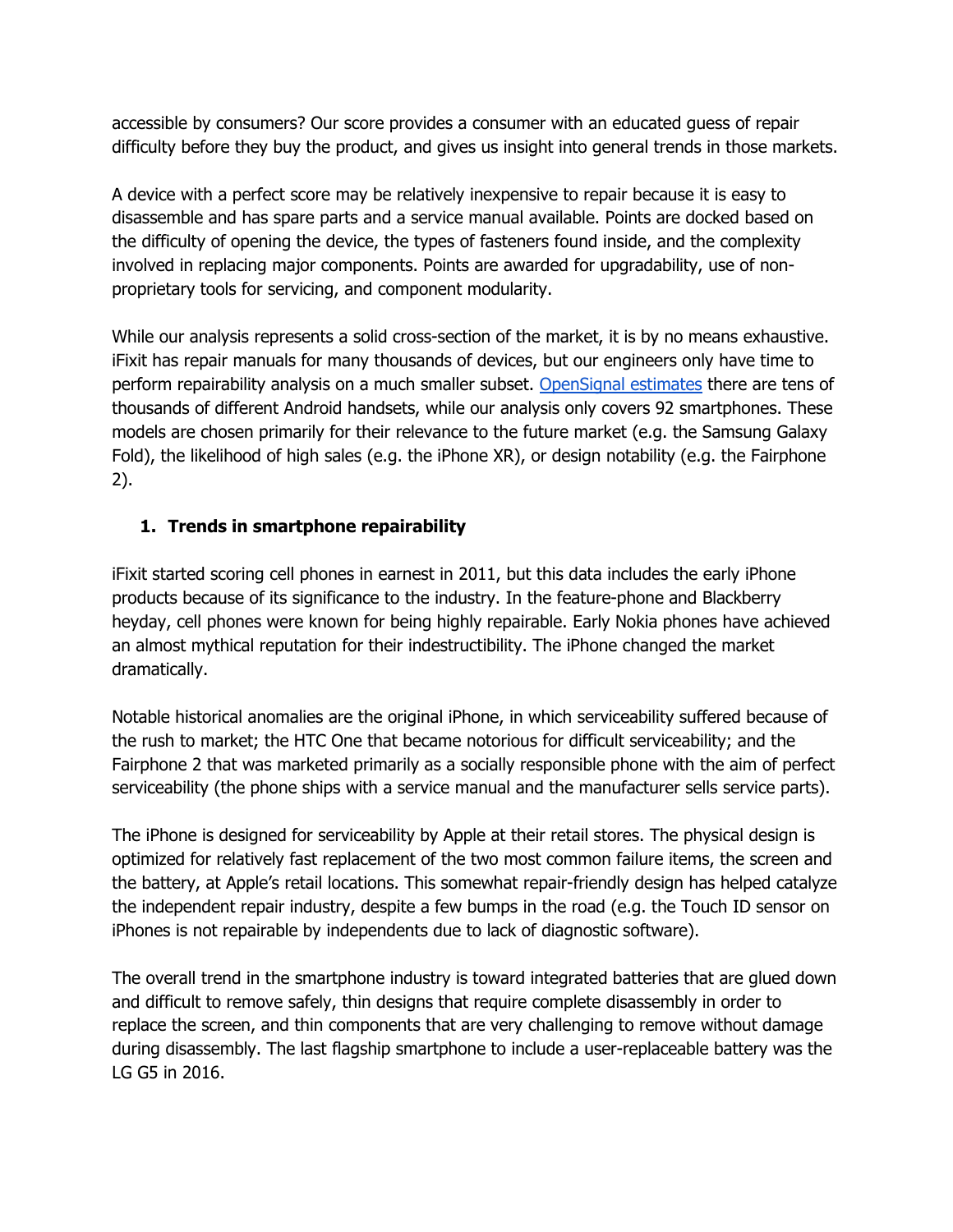| iPhone<br>12 Pro<br>2020         | * Display and battery replacements remain a priority in the new iPhones'<br>design.<br>+ Most other important components are modular and easy to access or<br>replace.<br>- Glass on front and back doubles the likelihood of drop damage-and if the<br>back glass breaks, you'll be removing every component and replacing the<br>entire chassis. | 6              |
|----------------------------------|----------------------------------------------------------------------------------------------------------------------------------------------------------------------------------------------------------------------------------------------------------------------------------------------------------------------------------------------------|----------------|
| Microsoft<br>Surface Duo<br>2020 | - Batteries are glued and require extensive disassembly to service.<br>- The USB-C port is soldered directly to the main board.<br>- Uncommon tri-point screws secure key components.                                                                                                                                                              | $\overline{2}$ |
| Google<br>Pixel 4a<br>2020       | Most components are modular and independently replaceable.<br>Repair-friendly stretch-release adhesive secures the battery, and is easy<br>to release successfully.<br>. The display comes off first, but is fragile and poorly protected. Foam<br>adhesive makes the opening process relatively easy.                                             | 6              |

A complete teardown and repairability report for each product is available on iFixit.com.

# **2. Trends in tablet repairability**

Tablets are effectively smartphones with a large battery and a large screen. The extra space could allow for improved serviceability relative to a smartphone, but only some manufacturers are taking advantage of this.

Serviceability in the tablet market is bimodal. With the exception of the original iPad, Apple and Microsoft sell tablets that are very difficult to disassemble. HP, Lenovo, Acer, Amazon, and others have sold tablets with a more serviceable design but have had trouble differentiating themselves in a market that rewards thin, glued together designs. Apple's iPads are dramatically more challenging to repair than their iPhones.

That's problematic for schools, which Apple has heavily targeted. Schools are a brutal place for electronics—they need to be long-lived and fixable within limited education budgets. iPads are particularly poorly configured for education. A combination of minimal waterproofing, a nonreplaceable charging port, integrated battery, zero upgradability, and glue throughout makes repairs challenging enough that it can drive schools to replace devices.

<span id="page-12-0"></span><sup>&</sup>lt;sup>2</sup> iFixit smartphone repairability reports. https://www.ifixit.com/smartphone\_repairability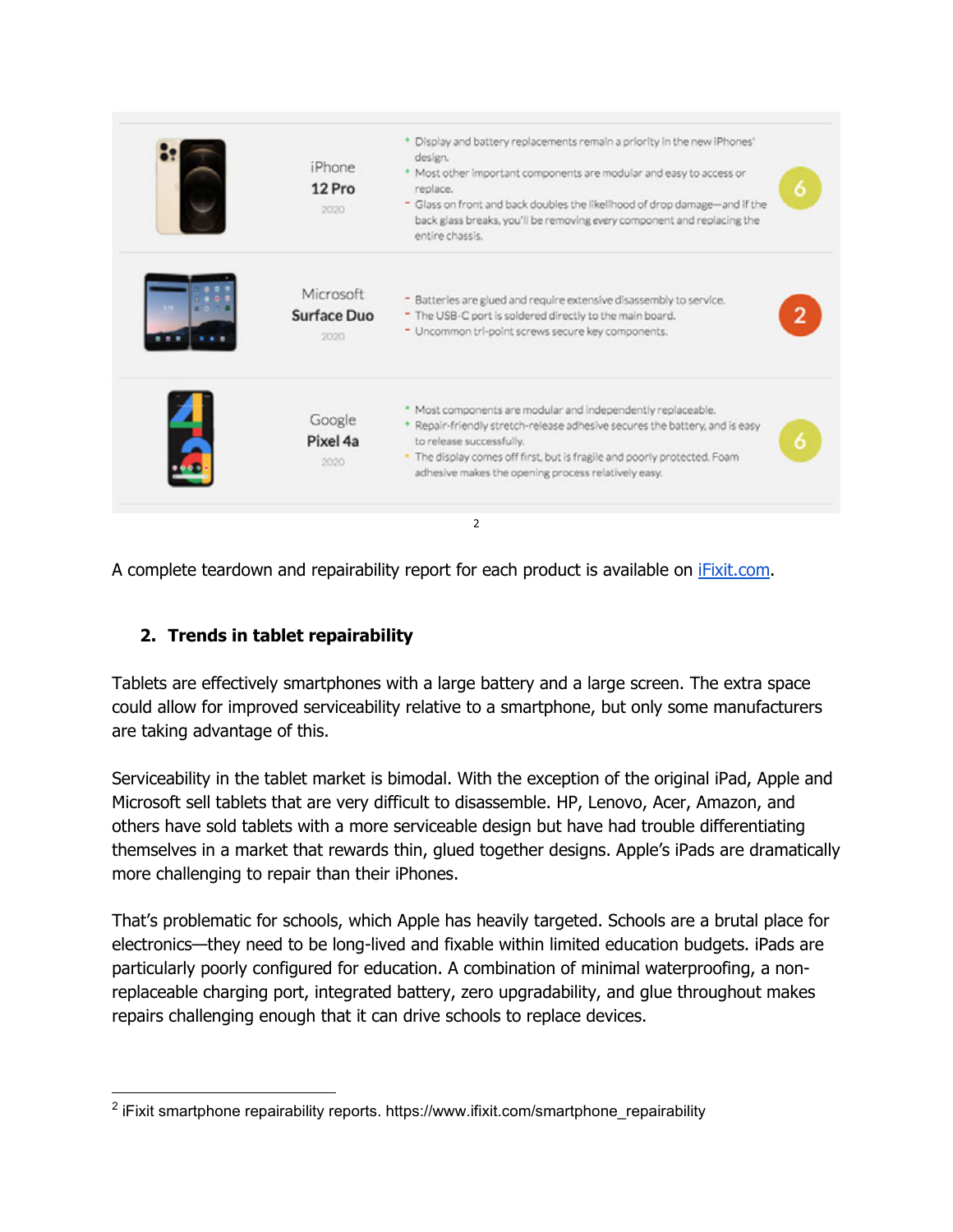| Microsoft<br>Surface Pro X<br>2019 | The user-removable SSD makes for easy upgrades and data security that<br>doesn't require device destruction.<br>To the extent that screws are used, they are all standard Torx fasteners.<br>- The battery is firmly glued in place, with its connector pinned under the<br>motherboard-requiring near-total disassembly for service. | б |
|------------------------------------|---------------------------------------------------------------------------------------------------------------------------------------------------------------------------------------------------------------------------------------------------------------------------------------------------------------------------------------|---|
| iPad<br>7<br>2019                  | - As with all IPads, a solid barrier of very strong adhesive hinders all repairs.<br>* The Lightning port, a common point of failure, is soldered to the logic<br>board.<br>* More adhesive holds nearly everything else in place. Battery and logic<br>board replacements are particularly obnoxious.                                |   |
| Elite<br>x2G4<br>2019              | * All screws are standard Torx or Phillips-only three drivers are needed<br>for complete disassembly.<br>Easy access to repair documentation and replacement parts by HP makes<br>self-repair more feasible.<br>* A modular and flat construction allows access to most components early<br>on.                                       | 9 |

Our serviceability conclusions in the tablet market were replicated by Fraunhofer IZM in an independent study.<sup>[4](#page-13-1)</sup>

# **3. Trends in laptop repairability**

Due to the associated cost, iFixit assesses fewer laptops than tablets and smartphones. Because of our revenue model, most of the laptops that we assess are manufactured by Apple, and we have particularly deep insight into their serviceability trends. While the industry as a whole has many repairable laptop options still available, Apple steadily shifted toward glued-together, difficult-to-repair products since 2012. Somewhat predictably, those 2012 models are still in heavy demand, and still sell for upwards of \$700.

<span id="page-13-0"></span><sup>&</sup>lt;sup>3</sup> iFixit tablet repairability reports. https://www.ifixit.com/tablet\_repairability

<span id="page-13-1"></span><sup>4</sup> Fraunhofer IZM. "Disassembly analysis of slates: Design for repair and recycling evaluation." http://publica.fraunhofer.de/starweb/servlet.starweb?path=epub0.web&search=N-255111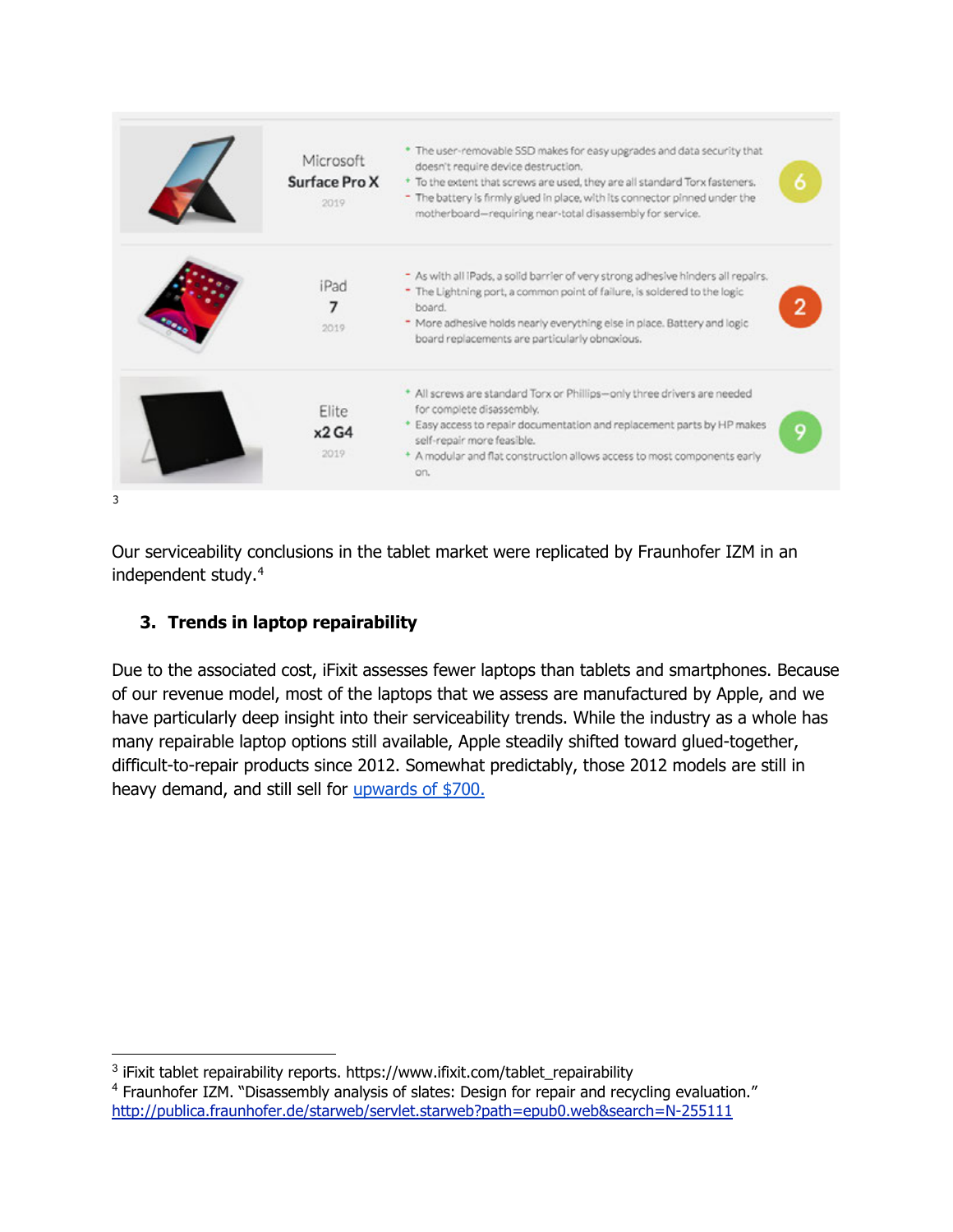| <b>HP</b><br>Elitebook x360<br>1040 G5<br>2020 | SSD and battery are easily accessible and removable.<br>* Manufacturer provides free user-accessible repair documentation.<br>" The device relies heavily on tapes, adhesives and fragile clips to secure<br>components, complicating repairs.                                                                                                       | 6 |
|------------------------------------------------|------------------------------------------------------------------------------------------------------------------------------------------------------------------------------------------------------------------------------------------------------------------------------------------------------------------------------------------------------|---|
| MacBook<br>Pro 16" 2019<br>2019                | " Minor components are modular, but the processor, RAM, and flash<br>memory are soldered to the logic board.<br>- Glue and/or rivets secure the keyboard, battery, speakers, and Touch Bar,<br>making those components a tricky fix.<br>" The Touch ID sensor is the power switch and is locked to the logic board,<br>greatly complicating repairs. |   |
| Microsoft<br>Surface Laptop 3<br>15"<br>2019   | - The firmly glued-down battery will be very difficult to service when it<br>inevitably goes kaput.<br>Torx Plus screws call for relatively rare drivers, but our standard Torx<br>drivers worked in a pinch.<br>* The opening procedure is straightforward, with a clever design that<br>represents a dramatic improvement over its predecessors.   | 5 |

Apple's newer laptops have suffered from a spate of keyboard reliability problems. Because the design integrates multiple parts—the keyboard, trackpad, battery, and upper case are a single replaceable module—aftermarket keyboard repairs are not cost effective.

Additionally, most new laptops solder down both the RAM and storage to the board, preventing users from upgrading their devices to meet their needs. Integrating the storage into the main board is a particular challenge for service, because the device is inseparable from the data. This is a particular challenge for secure military installations and government research facilities.

# **INFORMATION REQUEST 3**

**a) Do the consumer guarantees under the ACL provide adequate access to repair remedies for defective goods? If not, what changes could be made to improve access to repair remedies? Are there barriers to repairing products purchased using new forms of payment technologies, such as 'buy now pay later'? b) Is the guarantee of available repair facilities and spare parts effective in providing access to repair services and parts? Or is the opt-out clause being widely used, making the guarantee ineffective?**

The existing consumer guarantees under the ACL do not appear to provide adequate access to repair remedies for defective goods. Similar to the provisions in the ACL, California law requires that manufacturers make a service option available for seven years after the sale of a device. Manufacturers generally comply with this by providing repair service for a fee, rather than selling parts to independent service technicians and consumers. This means consumers have

<span id="page-14-0"></span><sup>&</sup>lt;sup>5</sup> iFixit laptop repairability reports. https://www.ifixit.com/laptop\_repairability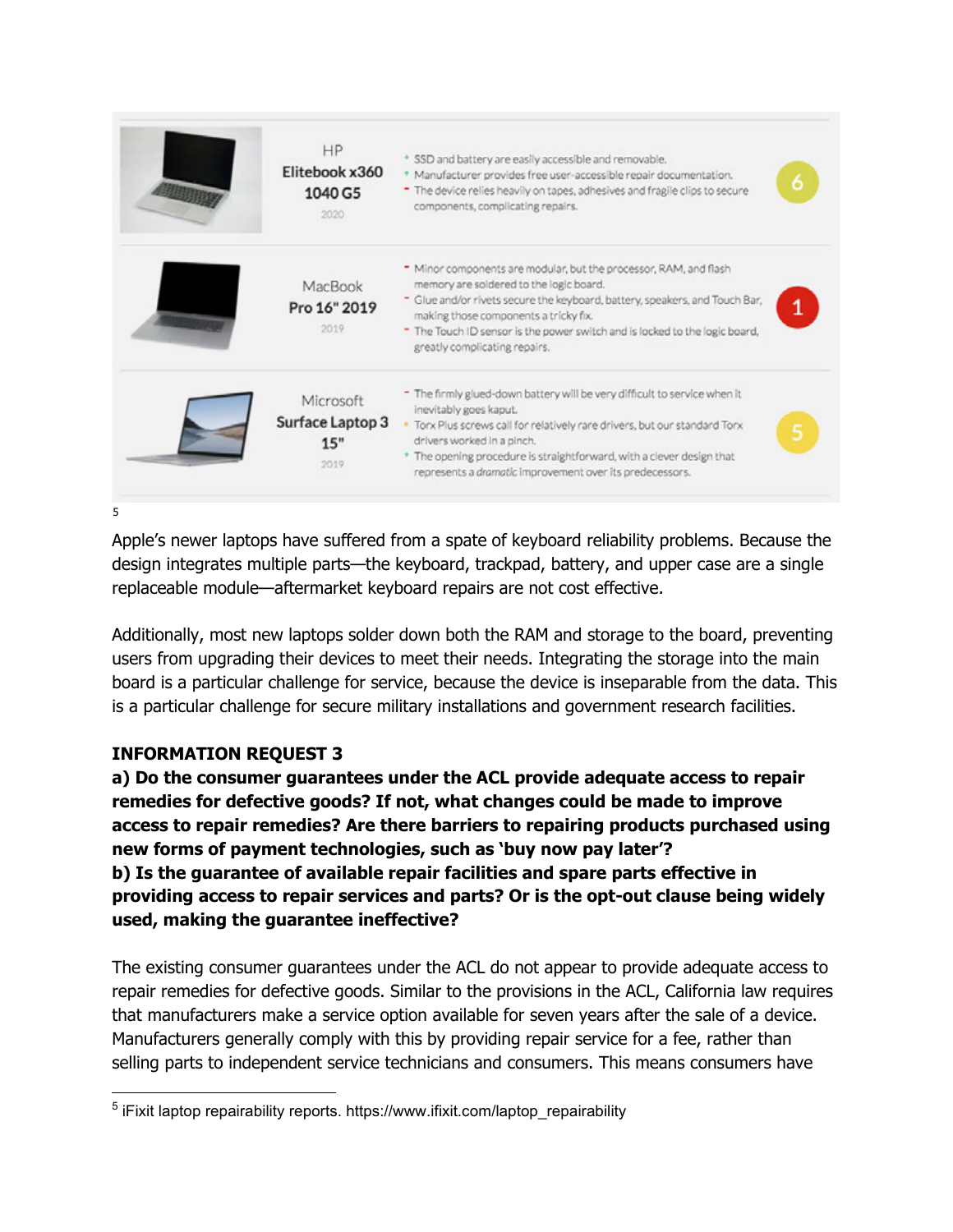fewer options to repair their devices, and manufacturers can comply with the law while continuing to monopolize repair services. Further, once the covered period expires, consumers may lack access to independent repair services where parts and information aren't available to them or to independent repair providers.

# **c) Should consumer guarantees seek to balance the broader societal costs of remedy choices (such as the environmental impacts of replacements) with consumer rights, and if so how? For example, should repairs be favoured as a remedy?**

Electronics manufacturing strains the limits of our natural resources while usable products and device components are thrown into landfills instead of salvaged, fixed, and reused. Where consumers can repair their devices, they can extend device lifetimes, keeping products operational longer.

Repairing and refurbishing electronics has tremendous potential to impact carbon emissions. A recent report by McKinsey & Company and the Ellen MacArthur Foundation found that increasing reuse and refurbishment could reduce the production of emissions of mobile phones by 3 million tons of CO2. Currently, market experts estimate that only 15% of smartphones are recycled—the rest are either put in storage or thrown away. Ensuring that consumers have the right to repair their devices,, rather than just to replace them when they break, would reduce harmful environmental impacts and appropriately balance consumer rights with environmental impact.

In addition, ensuring that consumers have the right to repair their devices can help close the digital divide in our communities, providing access to expensive technologies to those in need who cannot afford to buy them new, and make sure all our communities have access to the technology needed for education, telemedicine, and all other aspects of our digital lives.

# **d) Are consumers sufficiently aware of the remedies that are available to them, including the option to repair faulty products, under the ACL's consumer guarantees?**

**If not, would more information and education be a cost-effective measure to assist consumers understand and enforce guarantees? What would be the best way to deliver this information? What other measures would be more effective?**

We have not surveyed our members in Australia on this topic, but would be open to doing this in collaboration with the Commission.

# **INFORMATION REQUEST 4**

**b) Is there any evidence of a difference in quality, safety or data security between authorised repair networks and independent repairers? Are there ways to address**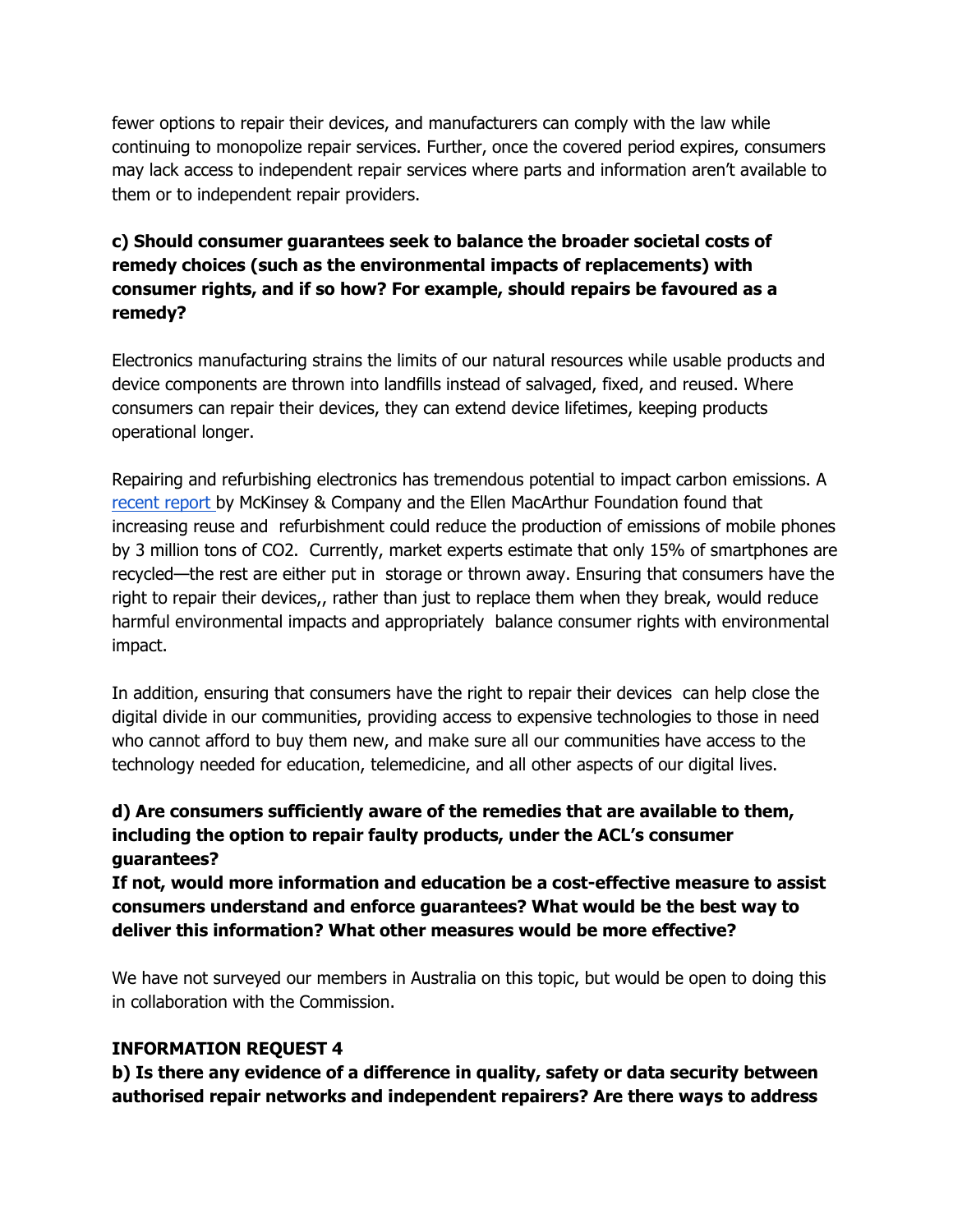**concerns around quality, safety or data security while promoting a vibrant independent repair market?**

# **1. Independent Repair Is an Effective, Safe Option for Consumers.**

Steven and Nicole Spink own Olympia iPhone Repair, and independent repair shop in Washington state. They can seemingly fix anything—board-level repairs that Apple would refuse to perform are a piece of cake for them, and far less costly than replacing your device. (You can hear Nicole describe these challenges in this Washington hearing on Right to Repair laws—just skip to 6:40.) Unfortunately, without device schematics and other tools from Apple, they can't always do those jobs, causing them to lose business and forcing customers to pay much more for a full part replacement from Apple.

Apple has long taken a firm stance against these types of repair shops. With scandals like the Error 53 debacle, they've clearly planted their feet on the ground and said "you should repair your phone at an Apple store, or you should buy a new phone." Apart from a few very select Apple Authorized Repair Providers, no one has access to the genuine, OEM parts Apple uses to make these devices, or the diagnostics and schematics that Apple keeps so close to the chest. As a result, they're stuck turning people away, or settling for third-party components instead. If you go to a good shop, they'll use high-quality replacement parts, but Apple could still brick those at any time. Apple's lobbyists claim that allowing independent shops access to their diagnostic data and parts will threaten their security model, which we think is rather silly—not to mention something other manufacturers have proven wrong time and again.

Most independent repair shops are no different than your friendly, local auto mechanic whom you recommend to your friends and family any chance you get. And many of them are fully capable of performing the same repairs that manufacturers do—plus some repairs the manufacturers won't do.

# **2. Independent Shops Are Often as Good as the Manufacturers—If Not Better**

Manufacturers constantly tell us that those who are properly trained, "authorized," or "certified" by said manufacturers are the only ones who should be repairing our devices. But more often than not, independent repair shops are just as "properly trained" as anyone to fix your broken stuff.

Many independent repair technicians have gone through the same training and certification processes that manufacturers require of their own technicians. It's also not uncommon for independent repair shops to have former technicians from big manufacturers on staff, especially from companies like Apple, HP, Microsoft, and others. iFixit even has our own MasterTech certification that independent repair technicians can earn to prove their proficiency.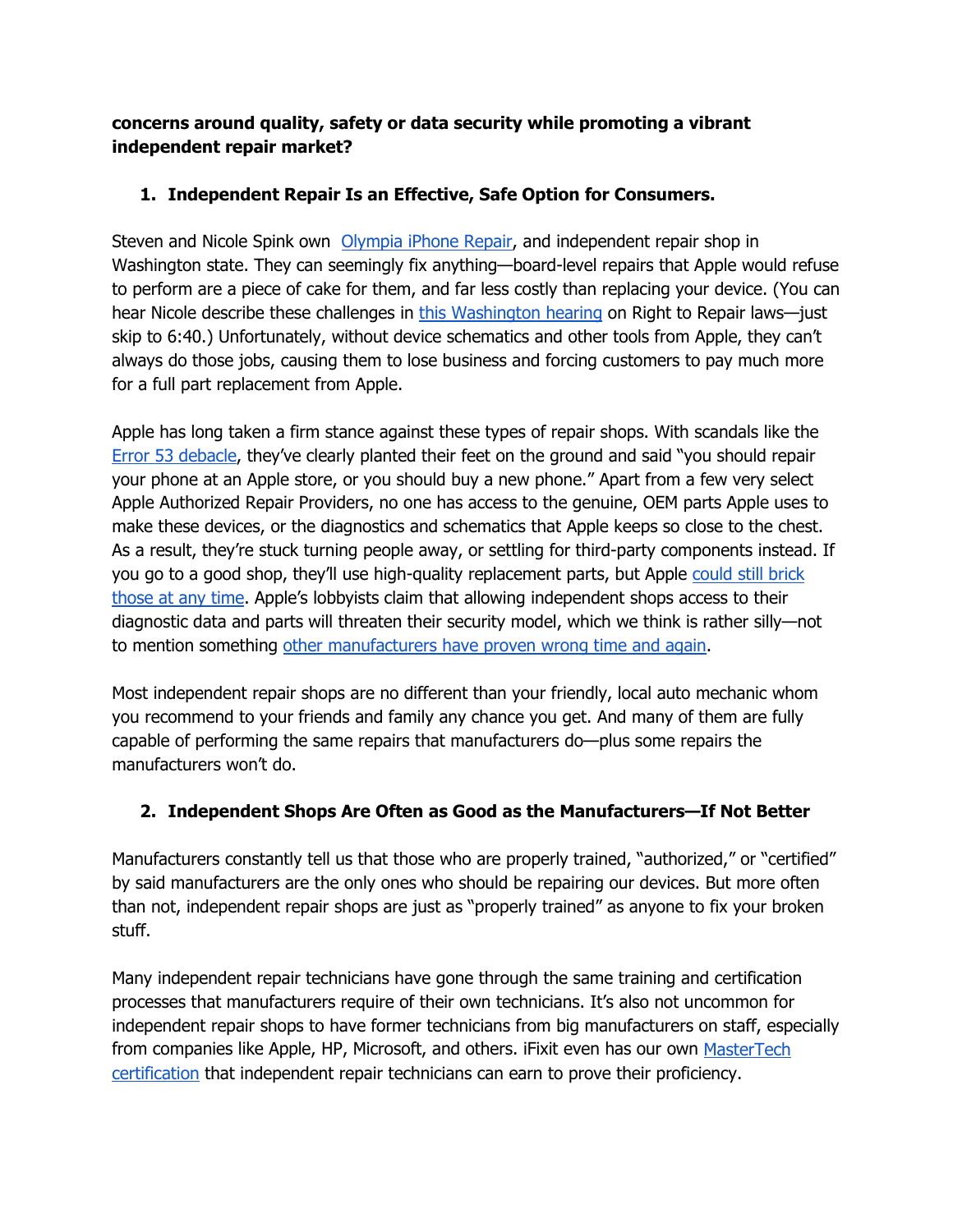What's more, many common repairs don't require extensive expertise. You don't need years and years of training to replace a smartphone battery or a cracked screen. In fact, we constantly receive success stories from folks all over the world who have fixed their own device without any former training or knowledge. From retirees to teenage enthusiasts, our members are impressively capable. Obviously, you want your professional repair technician to be competent, but you don't need a master's degree in engineering and a handful of certifications to be good at fixing stuff.

Gabriel, who has been in the industry since 2002 and is currently the Operations Manager at The Computer Cellar in Durham, NC, can attest to this. "We've met teenagers that have walked into the shop and started discussing computers and technology with us and we've said to each other, 'that kid could do our job,'" he says.

This is true even of those more complex repairs the manufacturers won't tackle. "One of our extechs joined us at 19 with only hobbyist experience," Gabriel says. "When he left, he was teaching himself board-level repairs. He's now, at 22, pulling a better salary than me, plus some stellar benefits, working for a university."

"Board-level" repairs involve fixing the circuit board itself by replacing individual components, instead of replacing the entire expensive circuit board. These advanced repairs require microsoldering skills, specialized equipment, and a very steady hand.

Like many other businesses, local shops want to uphold a reputation for quality work. It's in their interest to use reliable parts that meet customer expectations. While it can be difficult (or impossible) to source genuine OEM parts (most cell phone manufacturers, with the notable exception of Motorola, don't sell their parts to anyone), for some products it's not too difficult to find aftermarket components that come from the same suppliers that manufacturers use.

"As surprising at it seems, you can buy an original Apple LCD," says Alexandre Isaac of Phone Repair Toulouse in France. "You need the right contact in China. They usually buy it directly from the factory, as Apple can't really perfectly control these millions of screens, so Foxconn still sells a few on the side."

Furthermore, a lot of shops will harvest the good parts out of other broken devices in order to get that coveted OEM logo. "When appropriately refurbished with good tools, these are great and are the best solution," says Isaac.

In fact, we know that a lot of repair shops use high-quality parts, because in some cases, we're the ones that supply them. Through our *iFixit Pro wholesale parts program*, we partner with independent repair shops and offer our parts, tools, and support so that those repair shops can offer their customers a great experience. All of our parts are sourced from reputable,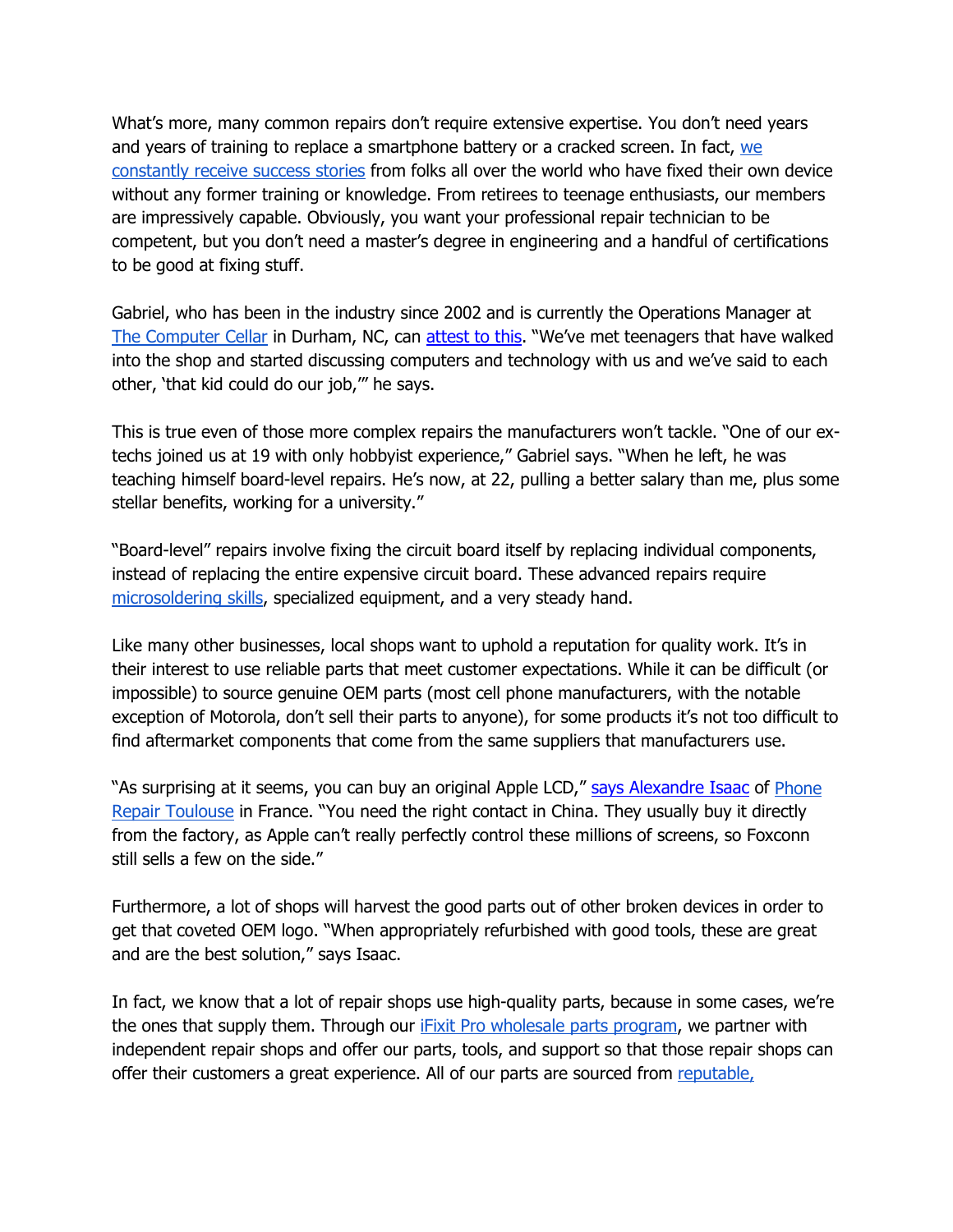trustworthy suppliers, and we do extensive in-house testing on everything to make sure it's up to snuff.

# **3. Independent Shops Can Perform Repairs That Manufacturers Won't**

Most manufacturers focus their repair training on the most frequent repairs. Apple, for example, won't replace lightning ports in their stores—getting this service requires shipping your device to a dedicated Apple service center. It's not uncommon for manufacturers to turn away repair jobs, either because it's not worth their time and effort, or because they don't have the proper tools and expertise to do the repair. Independent repair shops, however, are much more willing to do these more challenging jobs.

Isaac can attest to this, explaining that manufacturer technicians "are usually 'good repairmen,' but they don't have the level that people repairing boards have, and will never have unless they train. So the Genius from Apple is even worse. He only knows how to use software that says a few things about the phone."

Josephine and Dave Billard's experience with their water-damaged iPhone is a great example. Here's the short version: the couple wanted their photos recovered from an unresponsive iPhone, but Apple said they couldn't help. They were able to find an independent repair shop ( iPad Rehab near Rochester, NY) that could perform more complex board-level repairs, getting the phone up and running just long enough to back up the photos. Apple doesn't have the necessary tools for jobs like this, so without this independent repair shop, Josephine and Dave would've lost their vacation photos forever.

"My own father-in-law experienced an unresponsive screen one random day with his 5th-generation iPod Touch," says Craig Lloyd, staff writer at iFixit. "Apple said they couldn't fix it, so he ended up just buying a new iPod Touch." This kind of repair is definitely possible, and a whole new screen assembly is just \$40. A local repair shop could perform this repair for much less than the cost of a new iPod Touch.

# **4. Consumers should be allowed to manage their own risk tolerance**

No matter what the situation is, there's always going to be some risk involved during a repair, whether it's a phone, car, refrigerator, or toaster. But for the most part, that risk is pretty low. Going to a reputable and trustworthy independent repair shop is perhaps no riskier than bringing the device to the manufacturer itself. Again, many shops are highly trained and use high-quality parts in their repairs. Plus, any good shop worth its salt will offer their own warranty on both the repair and the parts.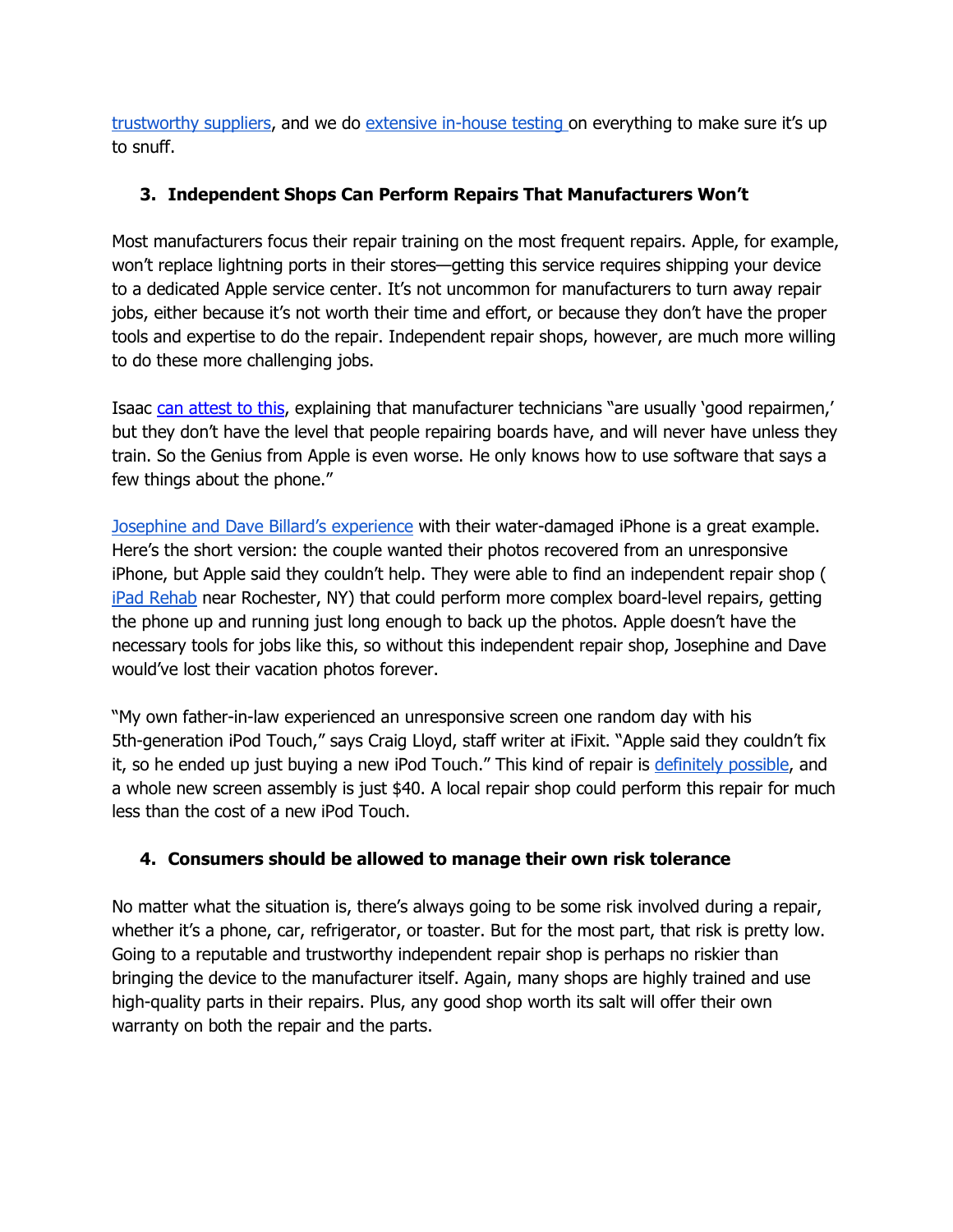Finding a quality local repair shop is no different than finding a good, reputable auto mechanic. We have found that pros who contribute to iFixit tend to run pretty fantastic businesses, and we have a directory of them.

# **c) Are there available examples of the contracts between OEMs and authorised repairers? Do these contracts limit effective competition in repair markets (such as by limiting the number and reach of authorised repairers or requiring authorised repairers to not be authorised by a competing brand)? What is the process to become authorised? Is it open and competitive?**

We've found that, where manufacturers make authorized repair programs available, these contracts may place unduly onerous requirements and restrictions on participating repair technicians. Apple, for example, has two different repair programs. One is their 'Authorized Apple Service Center' program, where shops can be reimbursed for warranty work, resell Apple products, and effectively act like a dealership. This program also restricts the repairs that technicians can do on Apple products.

Last year, Apple rolled out an 'Independent Repair Program' for out-of-warranty repairs. This program allows shops to buy parts from Apple and get access to tools and information. But, this program requires repair technicians to agree both to a non-disclosure agreement and a severely restrictive agreement. Under the terms of this agreement, repair shops must:

- 1. Grant Apple access to their customer database, including personally identifiable information, for up to five years after termination of the agreement.
- 2. Submit to audits by Apple, which can involve interviewing the repair shop's employees, for five years following termination of the contract.
- 3. Face potentially harsh penalties for using third party parts. If Apple determines that more than 2 percent of a repair business's transactions involved "prohibited products," it can, per the contract, force the business to pay Apple \$1,000 for every transaction that occurred during the audit period, in addition to reimbursing Apple for the cost of its investigation.

As a result of these requirements, very few technicians would be willing to sign up for Apple's 'Independent Repair Program.' The shops we talk to say that they may be willing to enroll if they didn't have to sign a contract handing over their customer and supplier data.

Most other electronics manufacturers do not have a network for out of warranty repair. Motorola is a notable exception—they provide service parts and online manual for their smartphones.

# **d) Are there specific examples or other evidence of practices by OEMs or their**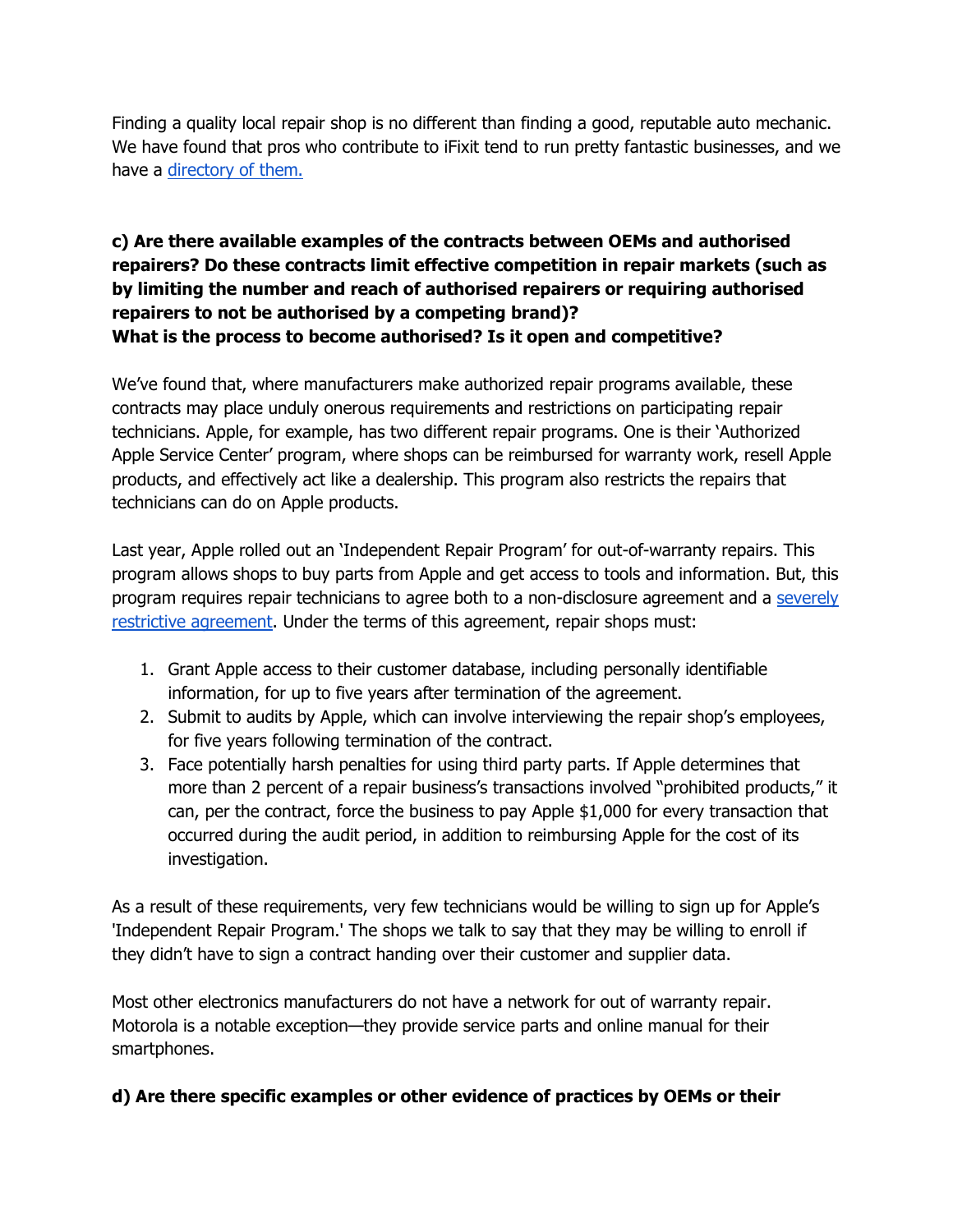**authorised repairers that create barriers to competition in repair markets? Do other factors also create barriers to competition in repair markets, such as shortsighted consumer behaviours, switching costs, poor information availability or consumer lock-in?**

**e) What is the relationship between the intensity of competition in the primary product market and the risk of consumer harm from a lack of competition in repair markets? Can competitive primary markets compensate for non-competitive repair markets?**

**Is an absence of effective competition in the primary market a necessary condition for consumer harm from non-competitive repair markets?**

**To what extent would measures that enhance competition in the primary market address concerns about a lack of competition in repair markets?**

**f) Are the restrictive trade practices provisions of the CCA (such as the provisions on misuse of market power, exclusive dealing or anti-competitive contracts) sufficient to deal with any anti-competitive behaviours in repair markets?**

**g) What policy changes could be introduced if there is a need to increase competition in repair markets and improve consumer access to, and affordability of, repairs?**

**What are the costs and benefits of any such proposal to the community as a whole? How does it balance the rights of manufacturers and suppliers, with those of consumers and repairers?**

Some responses to these questions are elsewhere in our answers. We would be happy to discuss specific policy changes in detail with the Commission.

There are a number of barriers to competition in repair markets, including abuse of specific provisions in copyright law, the prohibition on circumvention of technological protection measures, and manufacturers' refusal to make official service information, replacement parts, and specialized tools available to consumers and independent repair providers. A meaningful policy solution should address each of these barriers, as discussed in detail in our responses to information requests 1 and 5.

# **INFORMATION REQUEST 5**

**a) To what extent do current IP laws already facilitate repairs by consumers or independent third parties (e.g. the spare parts defence under the Design Act)? b) Are there any aspects of IP laws where consumers' rights with respect to repairs are uncertain?**

**c) Do current IP protections (e.g. intellectual property rights, technological protection measures, end-user licencing agreements) pose a significant barrier to repair in Australia? If yes, please comment on any or all of the following:**

● **the specific IP protections that prevent consumers from sourcing competitive repairs and/or inhibit competition in repair markets**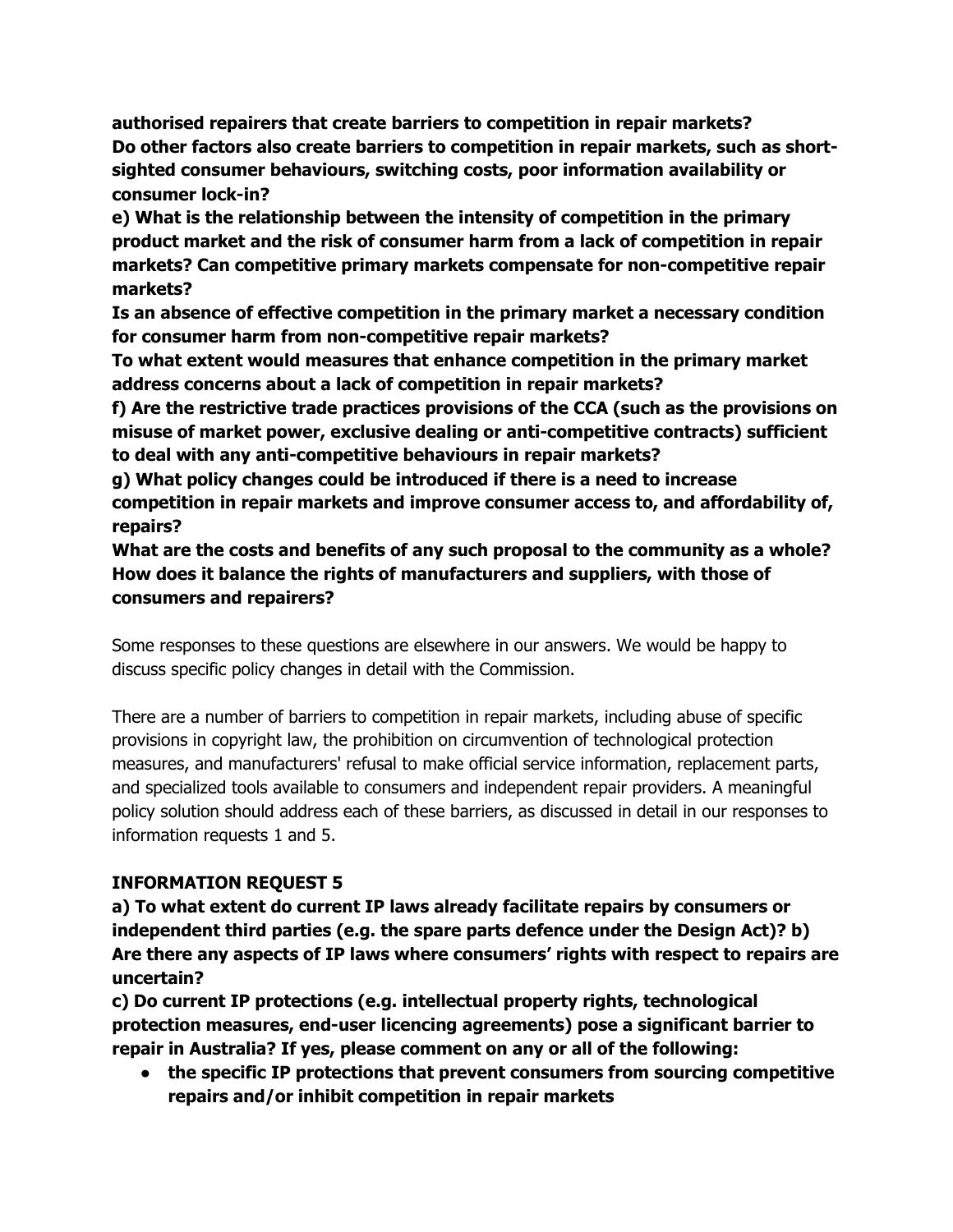- **the types of products or repair markets these barriers mainly affect**
- **the prevalence of these barriers**
- **the impacts of these barriers on third party repairers and consumers (e.g. financial cost, poorer quality repairs)**

### **1. Copyright**

In the United States, courts have repeatedly found that Copyright law does not prevent consumers from repairing their devices.<sup>[6](#page-21-0)</sup> And the United States Congress further clarified that repair is non-infringing when it amending §117 of the Copyright Act to allow copying of a computer program when that copy "is made solely by virtue of the activation of a machine that lawfully contains an authorized copy of the computer program, for purposes only of maintenance or repair[.]"[7](#page-21-1) The United States Copyright Office has also repeatedly acknowledged that repairing a range of software-enabled devices is non-infringing. $8$ 

To the best of our knowledge, Australia's copyright laws may lack adequate protection for consumers' right to repair. According to Professor Matthew Rimmer,

'[a]t present, Australia has a purpose-specific defence of fair dealing under copyright law. None of the current purposes (criticism and review, research and study, reporting the news, judicial proceedings, parody and satire, disability rights) would cover repairs. Arguably, as recommended by the Productivity Commission, Australia needs a defence of fair use – which could conceivably apply repairs. Alternatively, Australia could add a further defence of fair dealing in respect of the right of repair.['9](#page-21-3)

### **2. Technological Protection Measures**

17 U.S.C. §1201 (Section 1201) is arguably the most significant barrier to repair in the United States. Section 1201 prohibits circumvention of technological measures that "effectively control[] access to a [copyrighted work]" and, as manufacturers are increasingly embedding software in every imaginable device, they're also increasingly using technological measures to prevent users from accessing the embedded software. In many cases, consumers and repair technicians alike must access this software in order to complete the repair. While Section 1201 was intended to deter people from circumventing technological measures in order to infringe copyrights, it can also be read to prohibit circumvention for a broad range of otherwise lawful

<span id="page-21-0"></span> $6$  See, e.g., Doan v. American Book Co., 105 F. 772 (7th Cir. 1901); Toro Co. v. R & R Prod. Co., 787 F.2d 1208, 1213 (8th Cir. 1986); ATC Distribution Grp., Inc. v. Whatever It Takes Transmissions & Parts, Inc., 402 F.3d 700, 703 (6th Cir. 2005); Southco, Inc. v. Kanebridge Corp., 258 F.3d 148 (3d Cir. 2001).

<span id="page-21-1"></span> $7$  See 17 U.S.C. §117(c)

<span id="page-21-2"></span><sup>&</sup>lt;sup>8</sup> See Exemption to Prohibition on Circumvention of Copyright Protection Systems for Access Control Technologies, 83 Fed. Reg. 208, 54023 (October 26, 2018).

<span id="page-21-3"></span><sup>&</sup>lt;sup>9</sup> Matthew Rimmer, "The right to repair: Mandatory scheme for the sharing of motor vehicle service and repair information" (pp10-12)(2019). https://eprints.qut.edu.au/127446/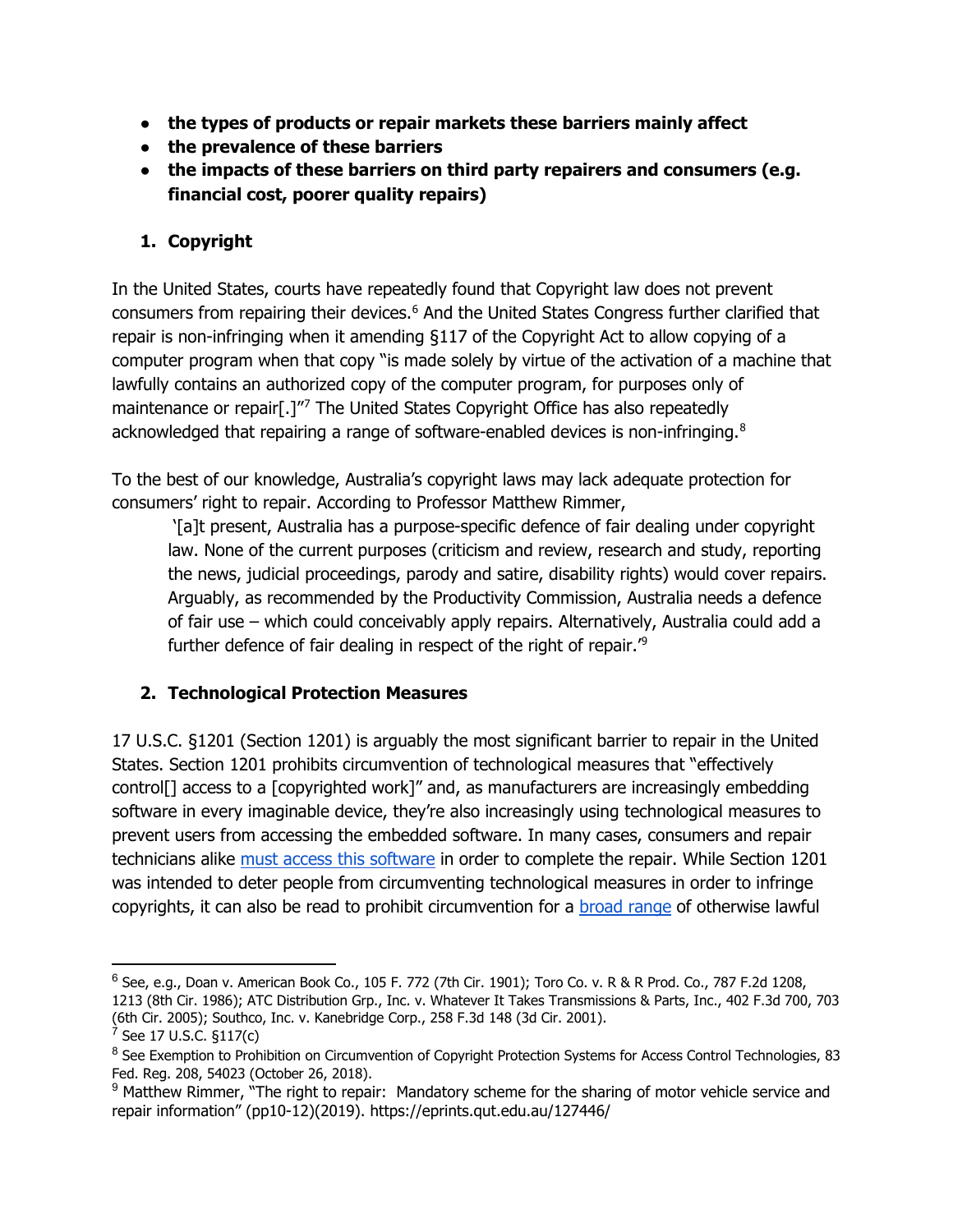activities, including repair. Indeed, companies have frequently abused this law to restrict consumer choice and inhibit market competition.

In the US, Section 1201 authorizes the Librarian of Congress to issue exemptions for particular noninfringing uses that "are, or are likely to be, adversely affected" by Section 1201. iFixit has repeatedly petitioned for, and won, exemptions through this process for software-enabled devices ranging from cell phones to tractors. However, the nature of this process and its limitations means that Section 1201 continues to impose a heavy burden on consumers and repair technicians and a number of US legislators have proposed changes to the law to enable circumvention for non-infringing uses like repair.

The U.S.-Australia Free Trade Agreement imports this scheme, and provides that exceptions may be granted for

'non-infringing uses of a work, performance, or phonogram in a particular class of works, performances, or phonograms, when an actual or likely adverse impact on those non-infringing uses is credibly demonstrated in a legislative or administrative review or proceeding; provided that any such review or proceeding is conducted at least once every four years from the date of conclusion of such review or proceeding.'[10](#page-22-0)

Therefore, compliance with the terms of the U.S.-Australia Free Trade Agreement does not preclude exemptions for repair of software-enabled devices. To ensure that right to repair enables consumers and technicians alike to repair devices with embedded software, the commission should ensure that appropriate exemptions exist to legal prohibitions on circumvention of technological measures

# **3. Patent Law and Design Law**

Under U.S. patent law's "exhaustion doctrine", when a patent owner sells a device to a consumer, it can no longer control the consumers' use of that device - including repair and maintenance. It also ensures that consumers can transfer that device to subsequent owners. Provided the repair does not constitute "reconstruction" of the patented device, it does not infringe the manufacturer's patent rights. $11$ 

Unlike U.S. patent law, "Australian patent law recognises a defence of experimental use."<sup>[12](#page-22-2)</sup> But, whether that defense extends to repairs may be unclear. To the extent existing defenses in design law or patent law are unclear with respect to repair, clarification would provide needed certainty to consumers and repair technicians.

<span id="page-22-0"></span><sup>10</sup> U.S.-Australia Free Trade Agreement, Article 17.4(7)(e)(viii) p.17-9

<span id="page-22-1"></span>https://ustr.gov/sites/default/files/uploads/agreements/fta/australia/asset\_upload\_file148\_5168.pdf  $11$  See Aro Mfg. Co., Inc. v. Convertible Top Co., 365 U.S. 336 (1961)."

<span id="page-22-2"></span><sup>&</sup>lt;sup>12</sup> Matthew Rimmer, "The right to repair: Mandatory scheme for the sharing of motor vehicle service and repair information" (pp10-12)(2019). https://eprints.qut.edu.au/127446/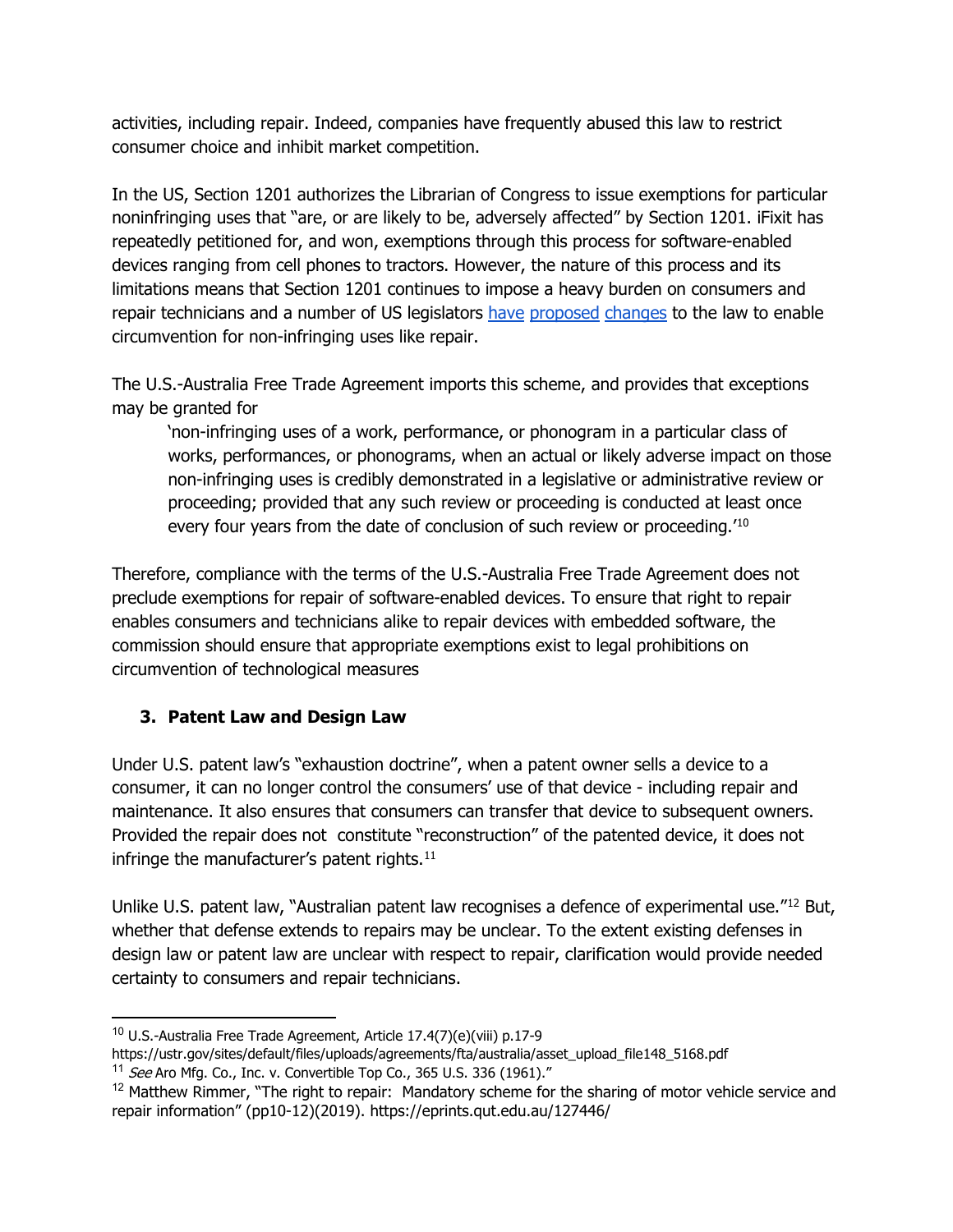# **4. Trade Secrets**

In the U.S., most right to repair proposals have explicitly exempted the disclosure of trade secrets. In addition, the kind of information these proposals would require manufacturers to disclose generally does not include trade secrets - manufacturers routinely share this information with wide networks of "authorized" repair providers, who may or may not be under a legal obligation against disclosure, and in some cases such information may be ascertained through other means, including physical examination of the device.

# **INFORMATION REQUEST 6**

**a) What evidence is there of planned obsolescence in Australian product markets? Do concerns about planned obsolescence principally relate to premature failure of devices or in them being discarded still working when more attractive products enter the market?**

**b) How can the Commission distinguish between planned product obsolescence and the natural evolution of products due to technological change and consumer demand?**

**c) How does planned obsolescence affect repairers, consumers and the broader community in Australia?**

**d) What measures do governments currently use to prevent planned obsolescence or mitigate its effects (in Australia and overseas)? How effective are these measures?**

**e) What are the benefits, costs and risks of Australia adopting measures similar to those currently used overseas, such as product design standards and reparability ratings?**

**f) Do consumers have access to good information about durability and reparability when making purchases? If not, how could access to information be improved?**

Starting at the beginning of this year, France is set to show that it is possible to have a repairability score for products. We hope this is just the beginning, and that more countries will follow Frances's example, despite manufacturers' attempts to undermine such initiatives.

A grade out of 10 will be added to the labels of washing machines, laptops, smartphones, TVs and lawn mowers. This score will be calculated based on criteria such as: ease of disassembly, price and availability of spare parts and access to repair information.

There's more than one goal to the index. Firstly, it aims to bring useful information to consumers who are looking more than ever for durable and repairable products. A 2018 study found that consumers are twice as likely to choose a product labeled as "more repairable".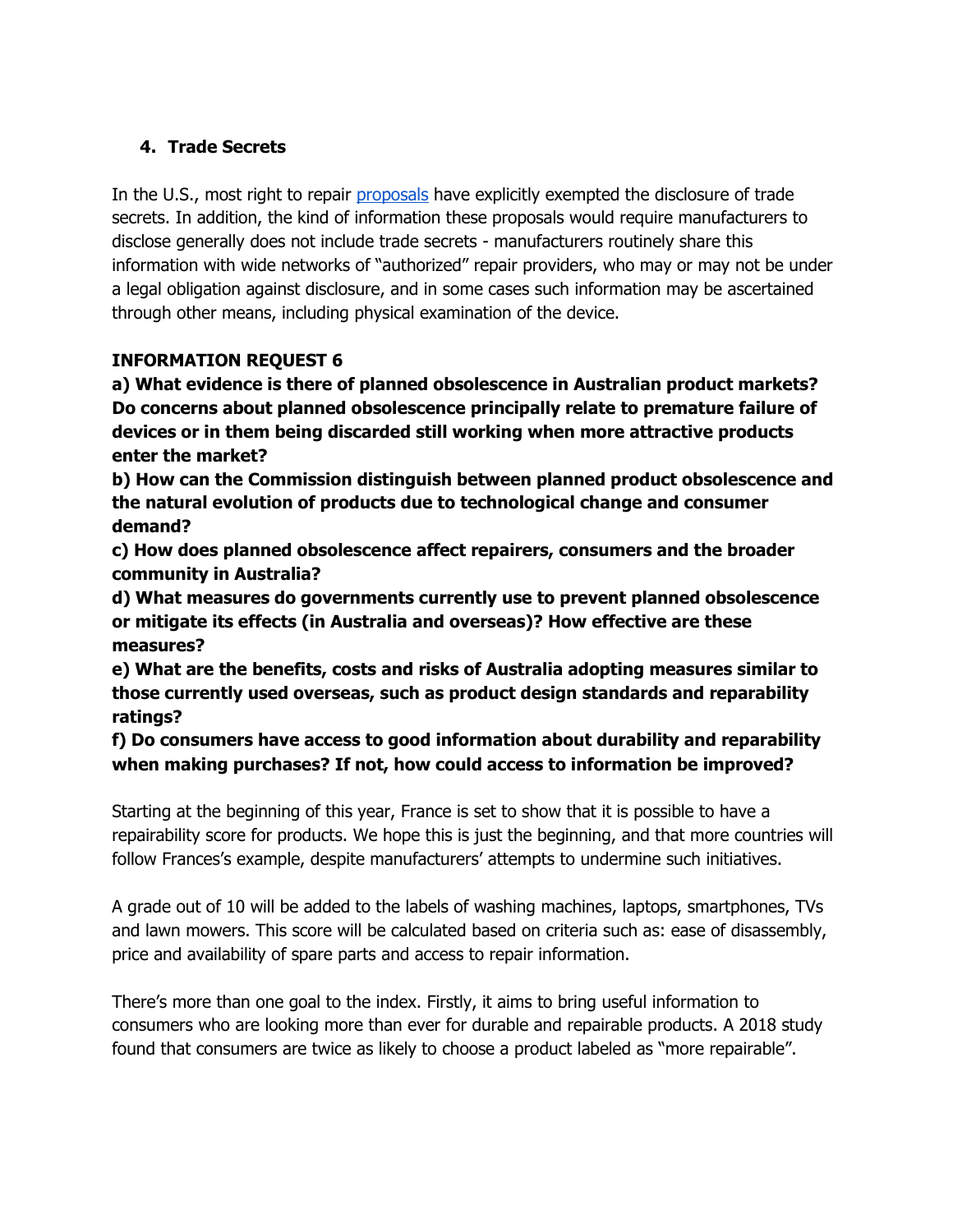Secondly, the objective is to create competition between manufacturers to design more repairable products in order to obtain the best grade. Finally, the index should help extend the lifespan of products in the interest of the environment but also of consumers' wallets.

The French index isn't perfect. Its first limitation is how easy it is to obtain a good grade. This is for instance the case for smartphones and laptops: by indicating simply the nature of software updates (corrective, upgradable or mixed), manufacturers can gain 1 point out of 10. This is a free point as this information does not limit software obsolescence whatsoever.

By being too generous, the index risks not differentiating enough between more and less repairable products, reducing its usefulness for consumers. This is why HOP is asking that it should be regularly reviewed to increase its ambition.

The second limit is the way the index is implemented: as scores are self-declared by manufacturers, they should be sufficiently verifiable. Anyone should know how a score was calculated by the manufacturer. While this transparency is an objective of the index, it isn't clear enough for the public: for instance people should be able to know easily for how many years spare parts will be available for a specific product. But this might not be the case as it is not yet clear how easily the public will be able to access information on how a product scores on individual repairability criteria.

# **INFORMATION REQUEST 7**

**a)What data are available on the amount of e-waste generated in Australia? What data is there on the composition of e-waste in terms of particular materials (such as hazardous materials) by product type?**

**How does hazardous e-waste compare to hazardous general waste in its prevalence and risks? Is there merit in distinguishing between hazardous e-waste and nonhazardous e-waste? And if so, how could this be done in practice?**

**b) What estimates are available on the costs of e-waste disposal on the environment, human health and social amenity, in Australia and internationally? How do the impacts differ by disposal type, or by the type of product or hazardous material?**

**e) How can a right to repair policy further reduce the net costs of e-waste in Australia, and would such an approach be an effective and efficient means of addressing the costs of e-waste to the community?**

When electronics end up in landfills, toxins like lead, mercury, and cadmium leach into the soil and water. The electronic waste problem is huge: More than 48 million tons<sup>[13](#page-24-0)</sup> of e-waste are produced every year. According to the UN's Global E-Waste Monitor 2020 report, "[t]he global generation of e-waste grew by 9.2 Mt since 2014 and is projected to grow to 74.7 Mt by

<span id="page-24-0"></span><sup>&</sup>lt;sup>13</sup> http://www3.weforum.org/docs/WEF\_A\_New\_Circular\_Vision\_for\_Electronics.pdf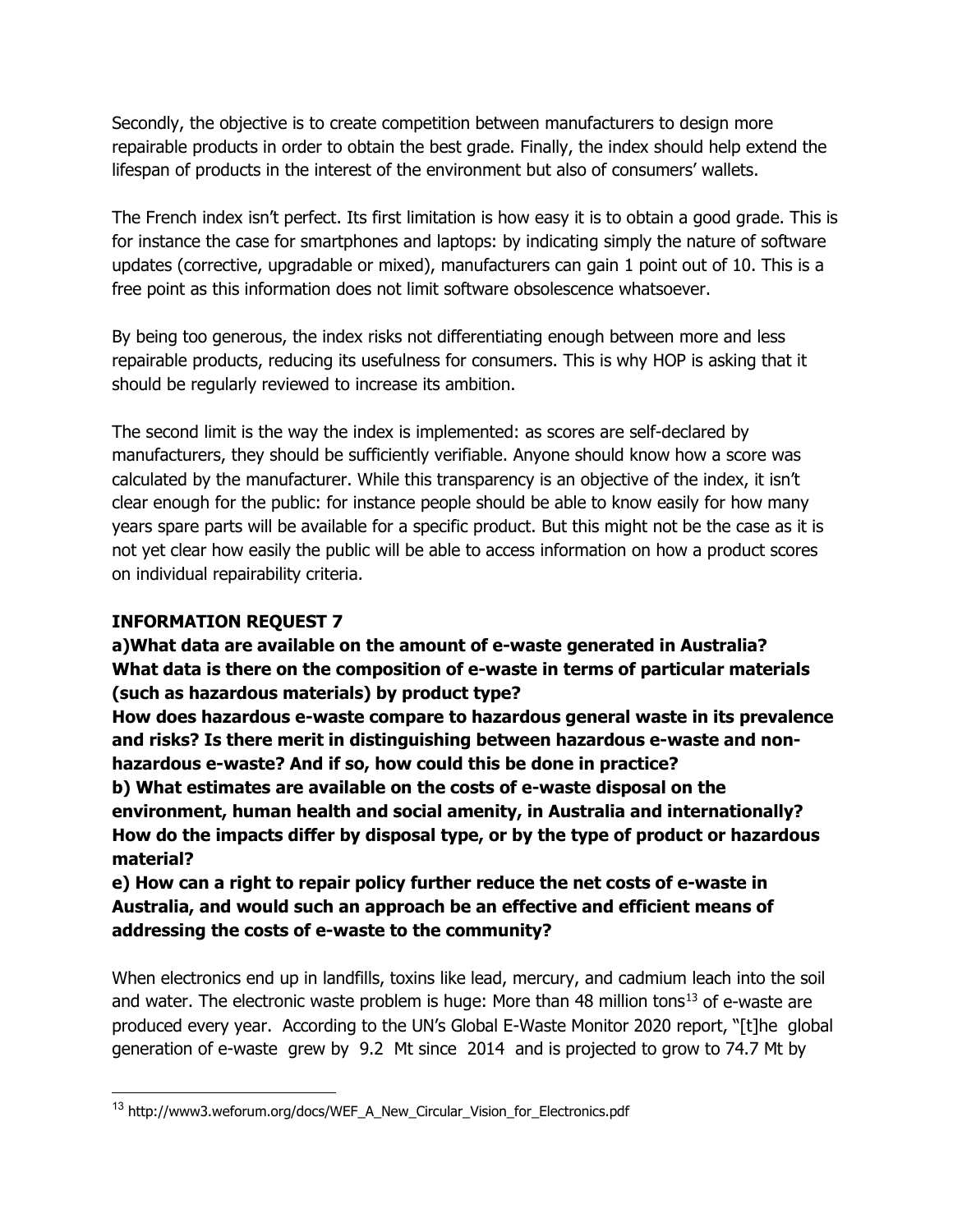2030 – almost doubling in only 16 years."[14](#page-25-0) Australia alone generated 554kt of e-waste in 2019.[15](#page-25-1) While researchers have pointed out that, in some cases the overall weight of e-waste appears to be declining as a result of innovations that have led to smaller, more compact devices, these same innovations have made products more difficult to repair and recycle.<sup>16</sup>

Guidelines on electronics reuse<sup>[17](#page-25-3)</sup> released in April, 2012 by respected engineering association VDI found that it was "absolutely necessary" to adopt policies to support reuse of electronics. The study found that cannibalization of new product sales would not occur because "the markets of new products and reused products can be well differentiated from one another." VDI also identified social opportunities for reuse: "An increasing number of companies offer work to disabled people by refurbishing electronic data processing technology." For this reason, it is important that service information be made available in a blind/screen-reader friendly, standardized electronic format accessible to people with disabilities.

An Illinois Economic Activity survey<sup>[18](#page-25-4)</sup> recently showed that repairing electronics creates 13 times as many jobs as recycling it. The problem that repair centers are facing now is that they cannot negotiate directly with each manufacturer for access to critical information—there are too many products and too many manufacturers. So many products end up getting shredded instead of repaired.

It's prohibitive to expect recyclers to pay each manufacturer for information, translate the documentation, and convert it into a standardized format for use in their content management systems. Recyclers, consumers and reuse centers alike need access to standardized service documentation at no charge for the complex electronic equipment they own. Recyclers, consumers and reuse centers alike need access to standardized service documentation at no charge for the complex electronic equipment they own.

#### INFORMATION REQUEST 8

### **a) What policy reforms or suite of policies (if any) are necessary to facilitate a 'right to repair' in Australia?**

<span id="page-25-0"></span> $14$  Forti V., Baldé C.P., Kuehr R., Bel G. The Global E-waste Monitor 2020: Quantities, flows and the circular economy potential. United Nations University (UNU)/United Nations Institute for Training and Research (UNITAR) – co-hosted SCYCLE Programme, International Telecommunication Union (ITU) & International Solid Waste Association (ISWA), Bonn/Geneva/Rotterdam. (p 13).

<span id="page-25-1"></span> $15$  Id., at p.105

<span id="page-25-2"></span> $16$  Babbit, Callie, Althaf, Shahana "Systems for managing e-waste aren't keeping up with the consumer electronics market" GreenBiz (January 14, 2021) https://www.greenbiz.com/article/systems-managing-e-waste-arent-keepingconsumer-electronics-market

<span id="page-25-3"></span><sup>&</sup>lt;sup>17</sup> VDI. Dr. Ralf Brüning, et al. "Guidelines, electronic scrap recovery. ReUse of WEEE. VDI-2343 - Recycling of electrical and electronic equipment" http://bit.ly/1ceCVjq

<span id="page-25-4"></span><sup>&</sup>lt;sup>18</sup> Illinois Department of Commerce and Economic Opportunity. "Electronics Recycling: Economic Opportunities and Environmental Impacts" http://www.illinoisbiz.biz/NR/rdonlyres/8DD41FE3-A7ED-4447-87C0- DD05815F2747/0/EwasteFactSheet.pdf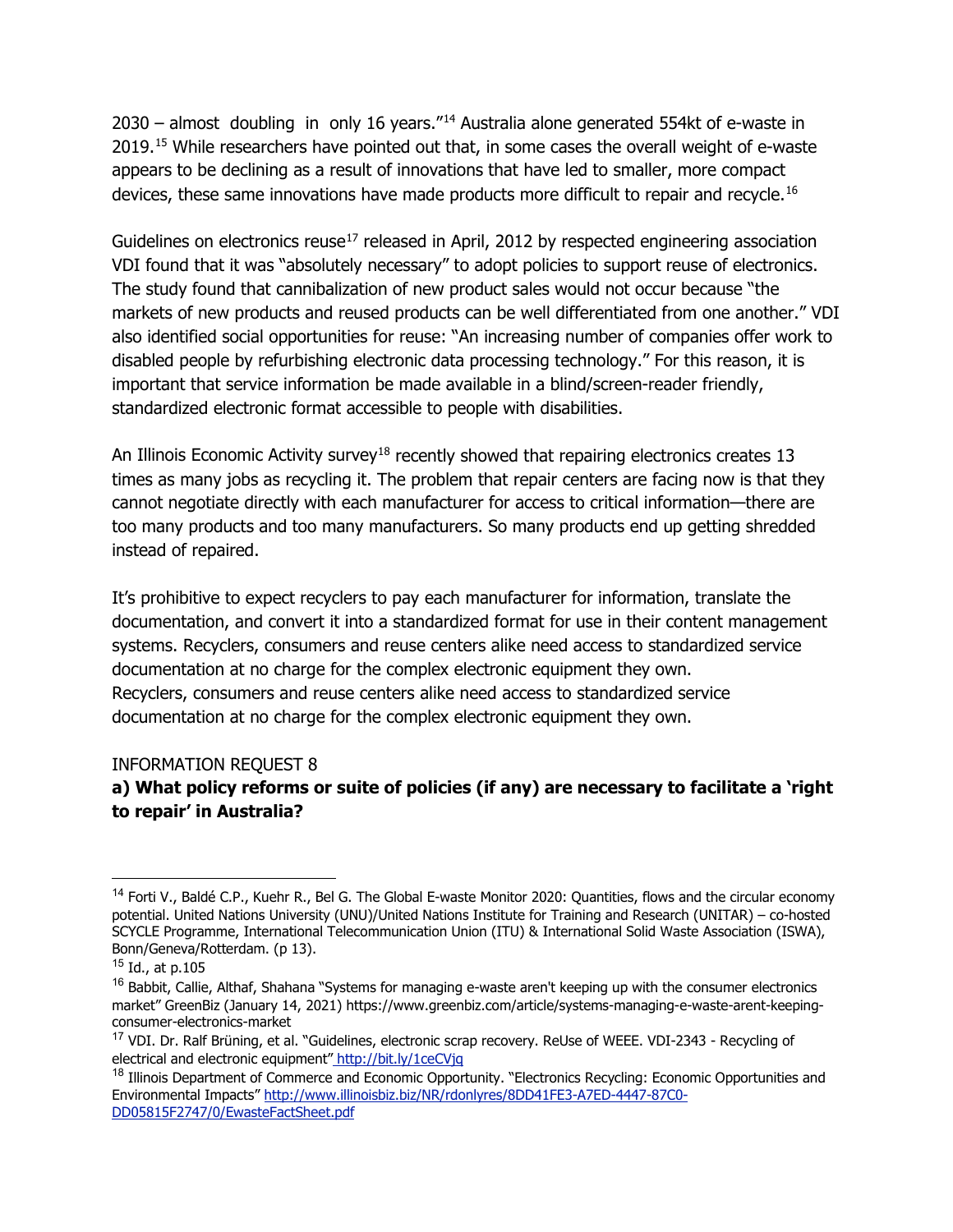**b) Are there any other barriers to repair and/or policy responses that the Commission should consider?**

**c) What are the costs and the benefits of the various policy responses that have been proposed to facilitate repair (such as those outlined in table 1)?**

**d) Are there other international policy measures or proposals that the Commission should consider as part of this inquiry?**

These questions are addressed in detail in our responses to information requests 1, 5, and 7.

# **Appendix A**

This table has the top products that Australian consumers accessed on iFixit last year. Due to limitations in our platform and statistical sampling when generating geo targeted results in Google Analytics, these numbers are not precisely correct—instead, they provide an approximate relative order of magnitude of interest. They are visits to specific URLs on iFixit for each device. For many popular products, we have hundreds of other URLs on iFixit that are not included in this report.

| <b>iFixit Page</b> | <b>Pageviews</b> | <b>Unique Pageviews</b> |
|--------------------|------------------|-------------------------|
| /Phone             | 16505            | 15494                   |
| /iPhone            | 16505            | 14484                   |
| /Mac               | 13810            | 12800                   |
| /Mac_Laptop        | 10779            | 9768                    |
| /MacBook Pro       | 11116            | 9768                    |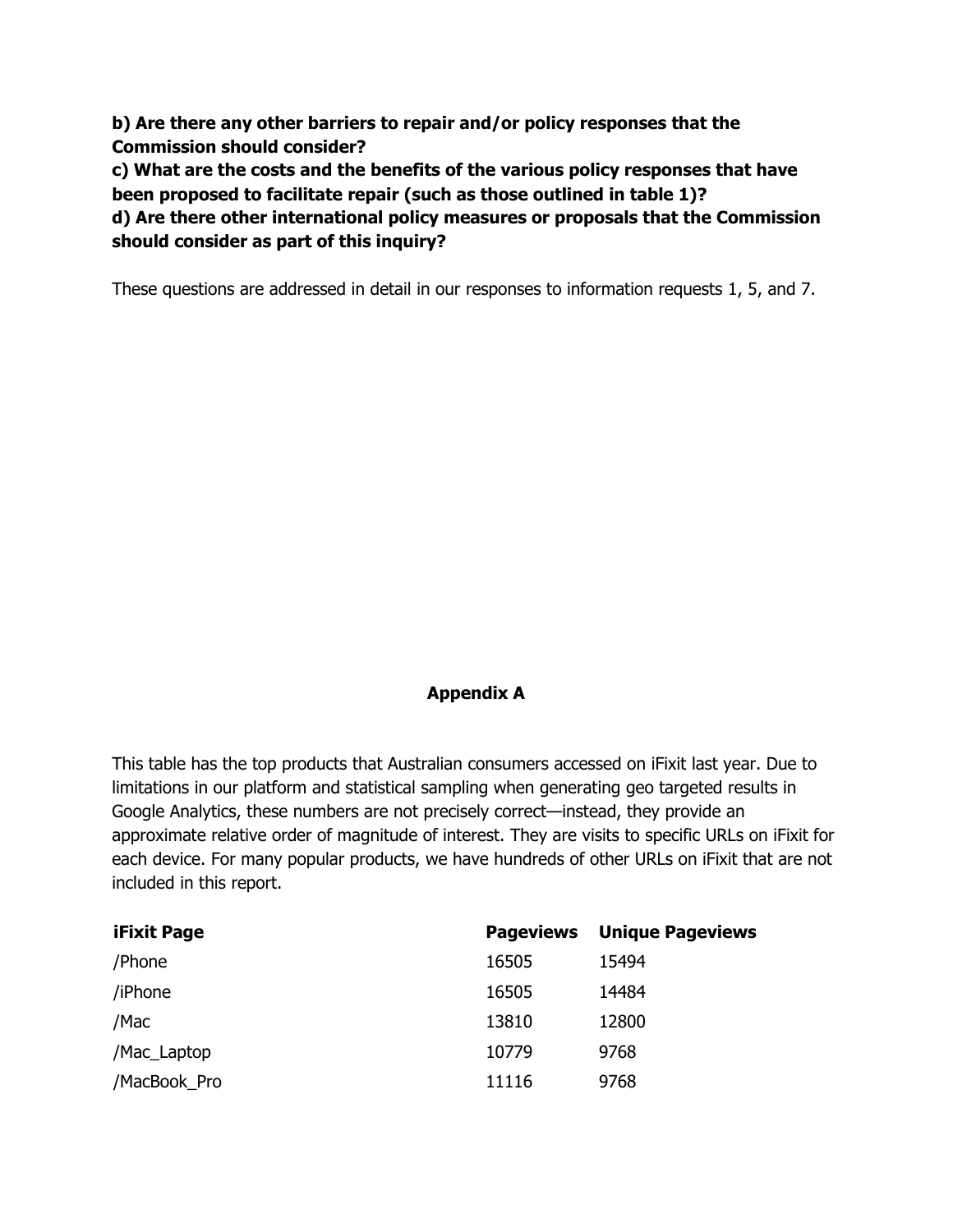| /iPhone_8                         | 10105 | 6400 |
|-----------------------------------|-------|------|
| /MacBook_Air                      | 6400  | 6063 |
| /iPad                             | 7074  | 5726 |
| /MacBook_Air_13"                  | 6737  | 5389 |
| /iPhone_11                        | 7410  | 5389 |
| /MacBook_Pro_13"_Retina_Display   | 6737  | 5053 |
| /MacBook_Pro_15"_Retina           | 6737  | 5053 |
| /MacBook_Pro_13"                  | 4716  | 4716 |
| /Tablet                           | 5389  | 4716 |
| /iPhone_X                         | 6063  | 4716 |
| /iPhone_7                         | 7410  | 4042 |
| /MacBook_Pro_15"                  | 4716  | 4042 |
| /Android_Phone                    | 4042  | 3705 |
| /Joy-Con                          | 4042  | 3705 |
| /PC                               | 5053  | 3368 |
| /iPhone_6s                        | 3368  | 3368 |
| /Mac_Desktop                      | 3032  | 3032 |
| /Game_Console                     | 3032  | 3032 |
| /iMac_Intel_27"                   | 3368  | 3032 |
| /iPhone_6                         | 3032  | 2695 |
| /Car_and_Truck                    | 3368  | 2695 |
| /iPhone_7_Plus                    | 3368  | 2695 |
| /PlayStation_4                    | 5726  | 2695 |
| /iPhone_SE                        | 4042  | 2695 |
| /iMac_Intel                       | 2358  | 2358 |
| /iMac                             | 2358  | 2358 |
| /MacBook_Pro_13"_Unibody          | 2358  | 2358 |
| /iPad_Pro                         | 2358  | 2358 |
| /MacBook_Air_11"                  | 2695  | 2358 |
| /iPad_7                           | 3368  | 2358 |
| /iPad_Air_2                       | 2695  | 2358 |
| /MacBook_Pro_13"_Unibody_Mid_2012 | 2358  | 2021 |
| /iPhone_11_Pro_Max                | 2021  | 2021 |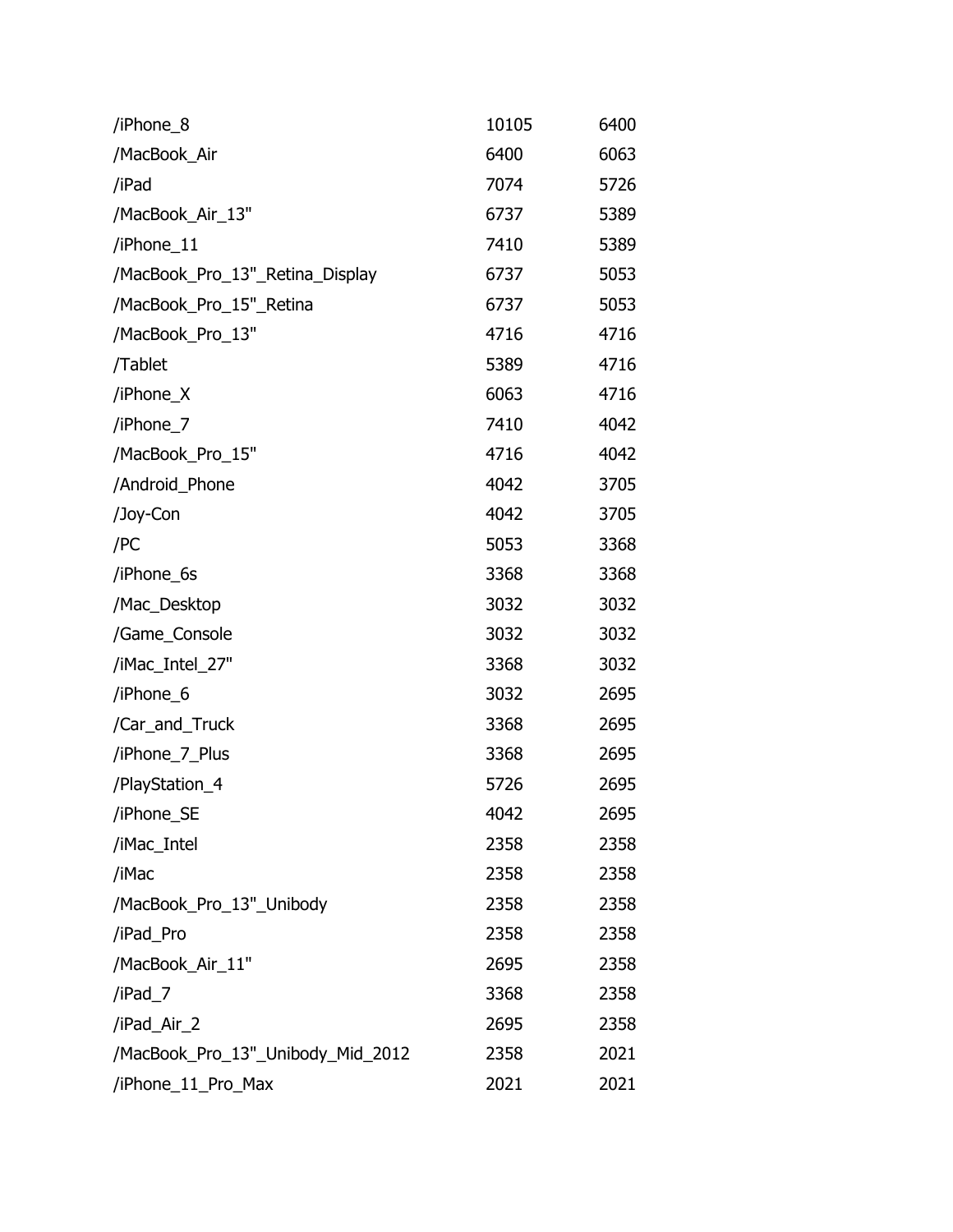| /Sony_Game_Console                         | 2358 | 2021 |
|--------------------------------------------|------|------|
| /DualShock_4                               | 4042 | 2021 |
| /iPhone_XS_Max                             | 4042 | 2021 |
| /MacBook_Pro_15"_Retina_Display_Mid_2012   | 4042 | 2021 |
| /Mac_Mini_Late_2014                        | 2021 | 2021 |
| /MacBook_Pro_13"_Retina_Display_Early_2015 | 2021 | 1684 |
| /PC_Laptop                                 | 2695 | 1684 |
| /iPhone_8_Plus                             | 2021 | 1684 |
| /Huawei_Phone                              | 2021 | 1684 |
| /Electronics                               | 1684 | 1684 |
| /Sony_TV_Console                           | 1684 | 1684 |
| /PlayStation_4_Pro                         | 2021 | 1684 |
| /Apple_Watch_Series_4                      | 2021 | 1684 |
| /iPad_6                                    | 2021 | 1684 |
| /DualShock_4_CHU-ZCT2U                     | 2021 | 1684 |
| /MacBook_Pro_13"_Touch_Bar_Late_2016       | 1684 | 1684 |
| /Samsung_Galaxy_Watch                      | 2021 | 1684 |
| /MacBook_Pro_16"                           | 2358 | 1684 |
| /Nintendo_Switch                           | 2358 | 1347 |
| /iPhone_XR                                 | 1684 | 1347 |
| /Mac_Mini_Unibody                          | 1347 | 1347 |
| /iPhone_XS                                 | 2358 | 1347 |
| /iPhone_5s                                 | 1347 | 1347 |
| /MacBook_Pro_15"_Unibody                   | 1347 | 1347 |
| /iMac_Intel_27"_EMC_2429                   | 2021 | 1347 |
| /MacBook_Pro_15"_Retina_Display_Late_2013  | 2021 | 1347 |
| /MacBook_Pro_15"_Retina_Display_Mid_2014   | 2021 | 1347 |
| /Asus_Laptop                               | 1347 | 1347 |
| /MacBook_Air_13"_Early_2017                | 1684 | 1347 |
| /MacBook_Pro_15"_Touch_Bar_2017            | 3368 | 1347 |
| /iMac_Intel_27"_EMC_2546                   | 1347 | 1347 |
| /Dyson_Vacuum                              | 3368 | 1347 |
| /iPad_Air_2_Wi-Fi                          | 1347 | 1347 |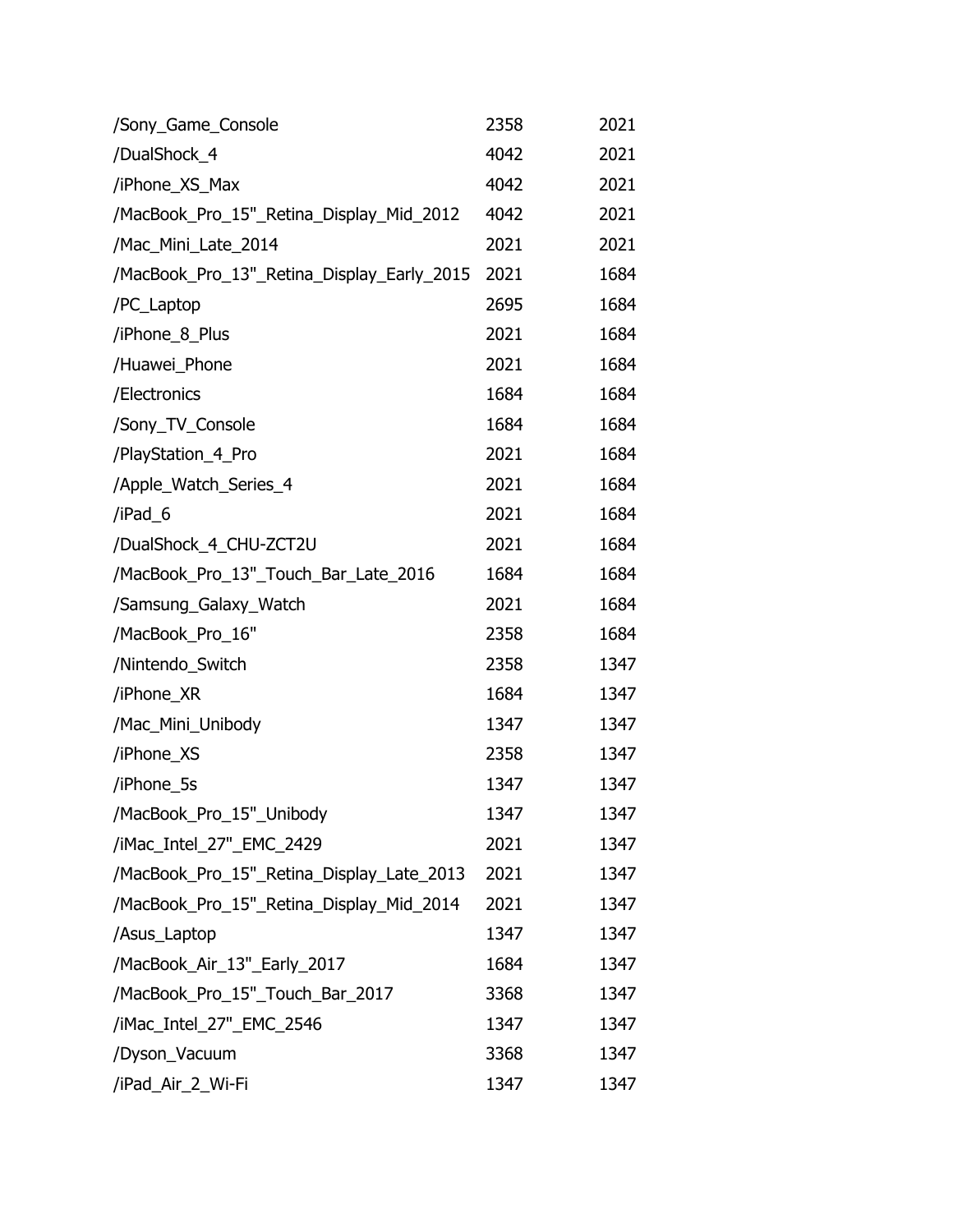| /Sony_Game_Console_Accessory              | 1684 | 1347 |
|-------------------------------------------|------|------|
| /Apple_Keyboard                           | 1684 | 1347 |
| /Dell_XPS_13                              | 3032 | 1347 |
| /Samsung_Android_Phone                    | 1684 | 1011 |
| /MacBook_Pro_13"_Retina_Display_Late_2013 | 1347 | 1011 |
| /Mac_Mini                                 | 1011 | 1011 |
| /MacBook_Pro_13"_Retina_Display_Mid_2014  | 1011 | 1011 |
| /Samsung_Galaxy_S8                        | 1347 | 1011 |
| /Headphone                                | 1011 | 1011 |
| /iMac_Intel_27"_Retina_5k_Display         | 1011 | 1011 |
| /MacBook_Pro_13"_Function_Keys_2017       | 1347 | 1011 |
| /MacBook_Pro_13"_Unibody_Early_2011       | 1011 | 1011 |
| /MacBook_Pro_15"_Touch_Bar_Late_2016      | 1011 | 1011 |
| /Google_Phone                             | 1347 | 1011 |
| /Samsung_Android_Tablet                   | 1684 | 1011 |
| /iPhone_11_Pro                            | 2021 | 1011 |
| /iMac_Intel_27"_EMC_2639                  | 1684 | 1011 |
| /MacBook_Pro_15"_Unibody_Mid_2012         | 1684 | 1011 |
| /MacBook_Pro_17"_Unibody                  | 2021 | 1011 |
| /iPad_Pro_11"                             | 1011 | 1011 |
| /MacBook_Air_13"_Mid_2013                 | 1011 | 1011 |
| /iMac_Intel_27"_EMC_2390                  | 1011 | 1011 |
| /Samsung_Smartwatch                       | 1347 | 1011 |
| /DualShock_3                              | 1347 | 1011 |
| /iPad 5                                   | 1347 | 1011 |
| /MacBook_Unibody_Model_A1278              | 1347 | 1011 |
| /MacBook_Pro_13"_Function_Keys_Late_2016  | 1011 | 1011 |
| /Samsung_Galaxy_S10_Plus                  | 1011 | 1011 |
| /Briggs_and_Stratton_675_Series_Repair    | 2358 | 1011 |
| /Samsung_Gear_S3_Frontier                 | 1011 | 1011 |
| /MacBook_Pro_15"_Retina_Display_Mid_2015  | 1347 | 674  |
| /Samsung_Galaxy_Phone_S                   | 1011 | 674  |
| /iPhone_6_Plus                            | 674  | 674  |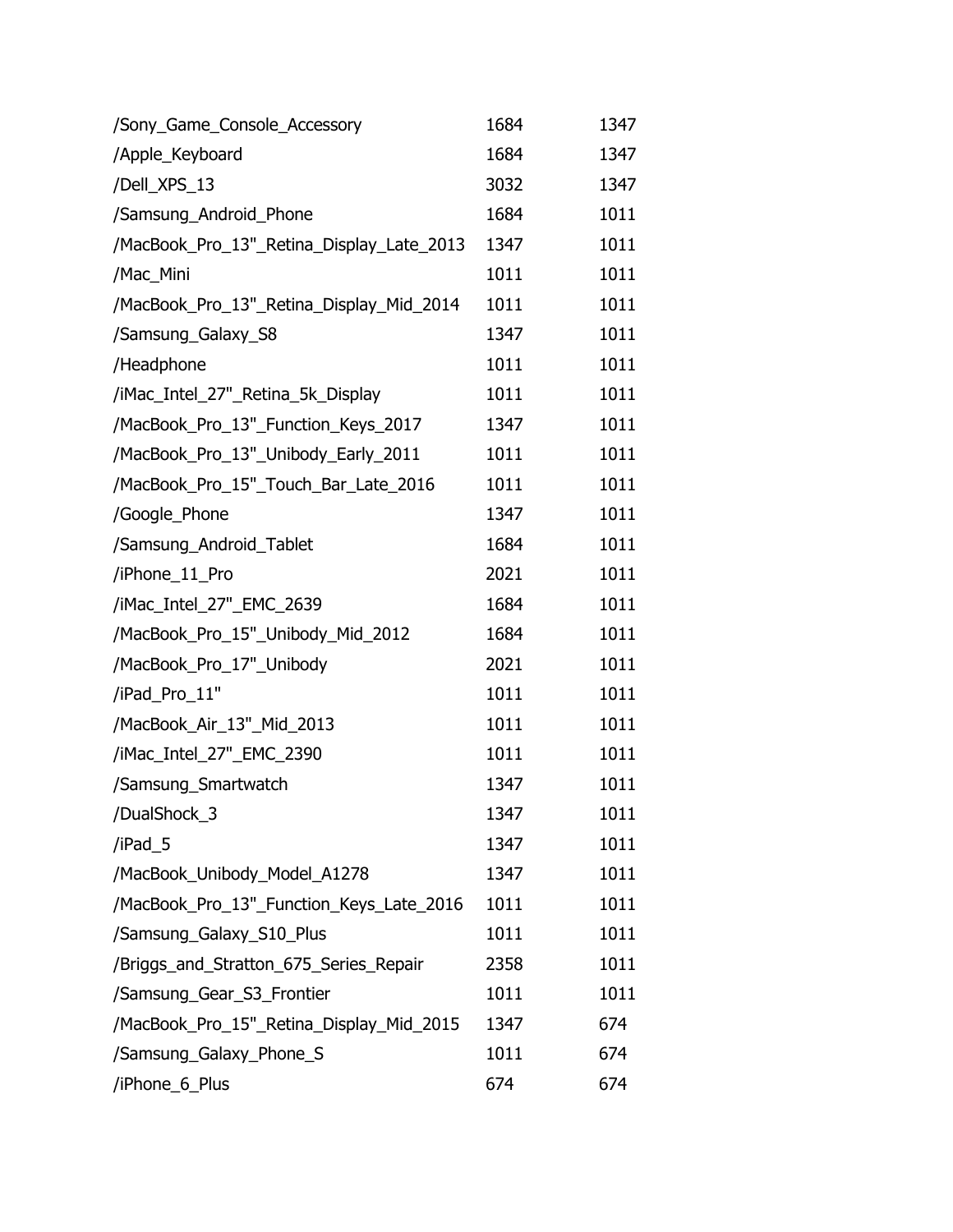| /MacBook_Air_13"_Early_2015               | 674  | 674 |
|-------------------------------------------|------|-----|
| /Microsoft_Game_Console                   | 674  | 674 |
| /android_tablet                           | 674  | 674 |
| /Appliance                                | 674  | 674 |
| /Mac_mini_Late_2018                       | 1684 | 674 |
| /iPhone_6s_Plus                           | 1011 | 674 |
| /Patagonia_Outerwear                      | 1684 | 674 |
| /Huawei_P                                 | 2021 | 674 |
| /PC_Desktop                               | 674  | 674 |
| /Lenovo_Laptop                            | 674  | 674 |
| /Samsung_Galaxy_S7                        | 1011 | 674 |
| /iMac_Intel_27"_Retina_5K_Display_2019    | 1011 | 674 |
| /MacBook_Pro_16"_2019                     | 1011 | 674 |
| /iPhone_5                                 | 1011 | 674 |
| /PlayStation_3                            | 674  | 674 |
| /Dell_Laptop                              | 1011 | 674 |
| /Samsung_Television                       | 1347 | 674 |
| /MacBook_Air_13"_Retina_Display_2020      | 1011 | 674 |
| /iPhone_SE_2020                           | 674  | 674 |
| /MacBook_Air_13"_Early_2014               | 674  | 674 |
| /MacBook_Pro_15"_Unibody_Mid_2010         | 1347 | 674 |
| /Apple_Watch_Series_3                     | 1011 | 674 |
| /iMac_Intel_27"_EMC_2309_and_2374         | 1011 | 674 |
| /MacBook_Air_13"_Retina_Display_Late_2018 | 1011 | 674 |
| /Toy                                      | 674  | 674 |
| /MacBook_Pro_13"_Touch_Bar_2018           | 1684 | 674 |
| /MacBook_Pro_13"_Touch_Bar_2019           | 1011 | 674 |
| /Samsung_Galaxy_Tab_A_10.1                | 1684 | 674 |
| /Samsung_Galaxy_S9                        | 674  | 674 |
| /Apple_Time_Capsule                       | 674  | 674 |
| /Fujifilm_Instax_Mini_Eight               | 674  | 674 |
| /MacBook_Air_11"_Mid_2011                 | 674  | 674 |
| /Xbox_One_Elite_Controller_(Model_1698)   | 674  | 674 |